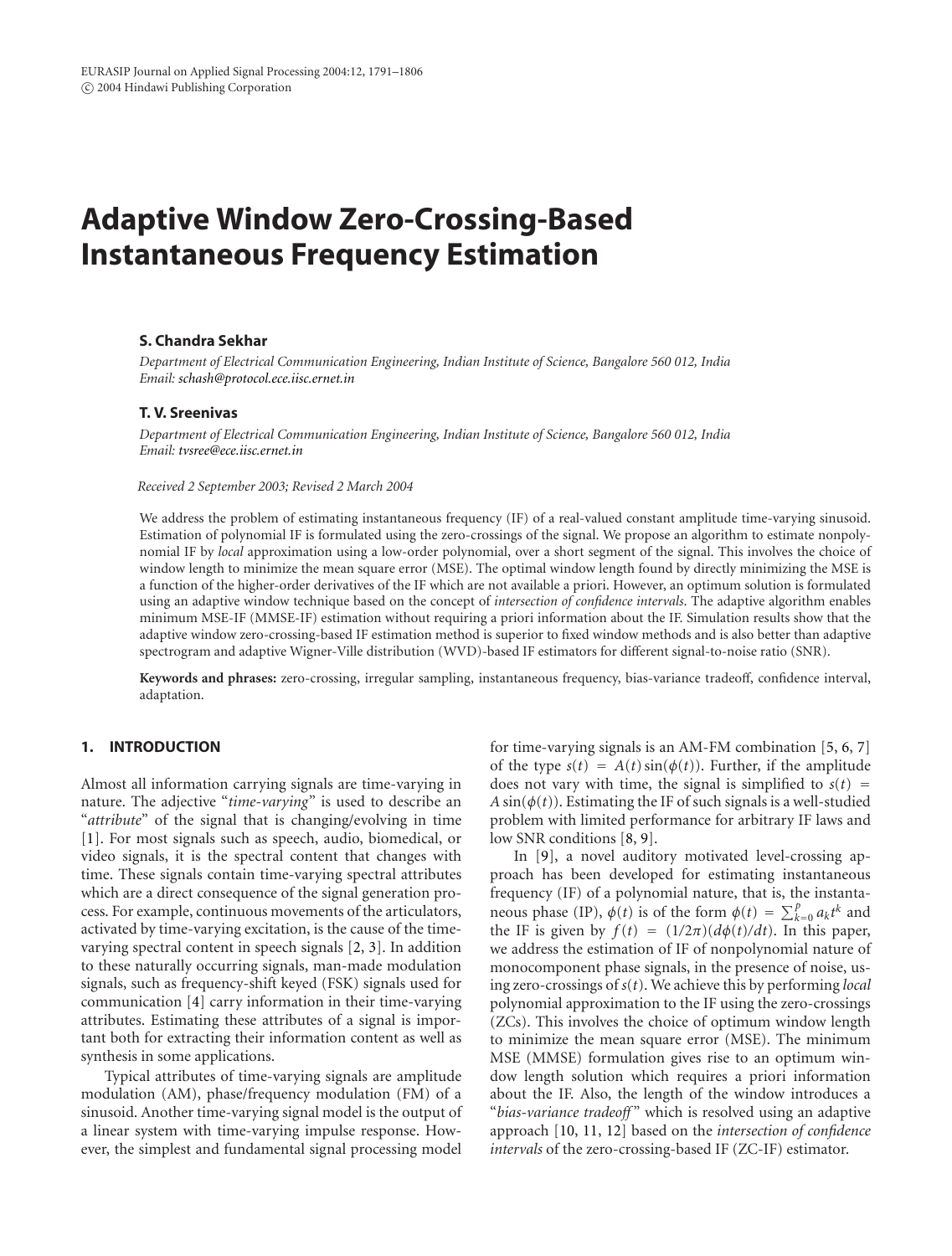Fundamental contributions related to the ZCs of amplitude and frequency modulated signals were made in [\[13\]](#page-14-12), wherein the factorization of an analytic signal in terms of real and complex time-domain zeros was proposed. A model based pole-zero product representation of an analytic signal was proposed in [\[14](#page-14-13)]. Recent contributions include the use of homomorphic signal processing techniques for factorization of real signals [\[15\]](#page-14-14). In contrast to these, we use the real ZCs of the signal *s*(*t*) that can be directly estimated from its samples. The use of zero-crossing (ZC) information is a nonlinear approach to estimating IF; this has been reported earlier using either ZC rate information [\[8,](#page-14-7) [16\]](#page-14-15) or ZC interval histogram information [\[17,](#page-14-16) [18\]](#page-14-17) (in the context of speech signals). These earlier approaches are quasistationary and are inherently limited to estimating only mild frequency variations. The new approach developed in this paper fits a local, nonstationary model for the IF and uses the ZC *instant* information [\[19](#page-14-18)] for IF estimation.

This paper is organized as follows. In [Section 2,](#page-1-0) we formulate the problem. In [Section 3,](#page-1-1) we discuss ZC-based polynomial IF estimation and the need for local polynomial approximation for nonpolynomial IF estimation. Bias and variance of the ZC-IF estimator are derived in [Section 4.](#page-3-0) The problem of optimal window length selection is addressed in [Section 5](#page-4-0) and an adaptive algorithm is discussed in [Section 6.](#page-5-0) Simulation results are presented in [Section 7.](#page-6-0) [Section 8](#page-12-0) concludes the paper.

## <span id="page-1-0"></span>**2. IF ESTIMATION PROBLEM**

Let  $s(t) = A \sin(\phi(t))$  be the phase signal with constant amplitude and IF<sup>1</sup> is given by  $f(t) = (1/2\pi)(d\phi(t)/dt)$ . Let the frequency variation be bounded, but arbitrary and unknown. The signal *s*(*t*) has strictly infinite bandwidth, but we assume that it is essentially bandlimited to  $[-B\pi, B\pi]$ . Let  $s(t)$  be corrupted additively with Gaussian noise,  $w(t)$ , which has a flat power spectral density,  $S_{ww}(\omega) = \sigma_w^2$  for  $|\omega| \leq B\pi$  and zero elsewhere.  $w(t)$  is therefore bandlimited in nature. However, samples taken from this process at a rate of *B* samples/second are uncorrelated. Let the noisy signal be denoted by  $y(t) = s(t) + w(t)$  for  $t \in [0, T]$ . The noisy signal when sampled at a rate of *B* samples/second yields the discrete-time observations  $y[nT_s] = s[nT_s] + w[nT_s]$ , where *Ts* is the sampling period. We normalize the sampling period to unity and write equivalently,  $y[n] = s[n] + w[n]$ or  $y[n] = A \sin(\phi[n]) + w[n], 0 \le n \le N - 1$ , where *N* is the number of discrete-time observations. The noise  $w[n]$  is white Gaussian with a variance  $\sigma_w^2$ . The signal-tonoise ratio (SNR) is defined as SNR =  $A^2/2\sigma_w^2$ . The problem is to estimate the IF of the signal *s*(*t*) using the samples  $y[n]$  and estimating the ZCs of the signal,  $y(t)$ . Negative IF is only conceptual; naturally occurring IF is always positive and hence we confine our discussion to positive IF.

# <span id="page-1-1"></span>**3. ZC-IF ALGORITHM**

Let the ZCs of the noise-free signal,  $s(t) = A \sin(\phi(t))$ ,  $t \in$  $[0, T]$ , be given by  $\mathcal{Z} = \{t_i \mid s(t_i) = 0; j = 0, 1, 2, \ldots, Z\}$ , where  $Z + 1$  is the number of ZCs of  $s(t)$  in [0, *T*]. Correspondingly, the values of the phase function  $\phi(t)$  are given by  $\mathcal{P} = \{j\pi; j = 0, 1, 2, \ldots, Z\}$ . The phase value corresponding to the first ZC over  $[0, N - 1]$  has been arbitrarily assigned to 0. This does not affect IF estimation because of the derivative operation. If the phase function  $\phi(t)$  is a polynomial of order *p*,  $0 < p < Z$ , of the form,  $\phi(t) = \sum_{k=0}^{p} a_k t^k$ , then, up to an additive constant, it can be *uniquely* recovered from the set of ZC instants Z. This property of uniqueness eliminates the need for a Hilbert transform based definition of IF. Corresponding to each  $ZC$  instant,  $t_j$ , we have an equation  $j\pi = \sum_{k=0}^{p} a_k t_j^k$ ,  $0 \le j \le Z$ . The set of  $(Z + 1)$  equations, in general, is more than the number of unknowns, *p*, and in the absence of ZC estimation errors, they are consistent. Due to arbitrary assignment of  $\phi(t_0)$  to 0, the coefficient estimate of  $a_0$  will be in error; however, this does not affect the IF estimate and the IF can be recovered uniquely.

In practice, since ZC instants of *s*(*t*) have to be estimated using  $s[n]$ , there is a small, nonzero error.<sup>2</sup> In such a case, the coefficient vector,  $\mathbf{a} = \{a_k, k = 0, 1, 2, \ldots, p\}$  can be estimated by minimizing the cost function  $C_p(a)$  defined as

$$
C_p(\mathbf{a}) = \frac{1}{Z+1} \sum_{j=0}^{Z} (j\pi - \mathbf{a}^T \mathbf{e}_j)^2, \qquad (1)
$$

where

$$
\mathbf{a} = \{a_k, k = 0, 1, 2, \dots, p\}, \mathbf{e}_j = \begin{bmatrix} 1 & t_j & t_j^2 & \cdots & t_j^p \end{bmatrix}^T \quad (2)
$$

(*T* stands for transpose operator). The optimum coefficient vector is obtained in a straightforward manner as

$$
\hat{\mathbf{a}} = \left(\mathbf{H}^T \mathbf{H}\right)^{-1} \mathbf{H}^T \mathbf{\Phi},\tag{3}
$$

where  $\Phi$  is a column vector whose *j*th entry is  $j\pi$  and **H** is a matrix whose *j*th row is  $\mathbf{e}_j^T \cdot \hat{\mathbf{a}} = [\hat{a}_0 \ \hat{a}_1 \ \hat{a}_2 \ \cdots \ \hat{a}_p].$ At the sample instants, the IF is estimated as  $f[n]$  =  $(1/2\pi) \sum_{k=1}^{p} k \hat{a}_k n^{k-1}, 0 \le n \le N-1$ . We refer to this as the ZC-IF estimator.

# *3.1. Performance of the ZC-IF estimator*

To illustrate the performance of the ZC-IF algorithm, 256 samples of a quadratic IF signal were generated. The ZC instants were estimated using 10 iterations, each through the root-finding approach. The actual and the estimated IF corresponding to  $p = 3$  are shown in Figures [1a,](#page-2-0) [1b,](#page-2-1) respectively. For the IF estimates corresponding to orders  $p = 1, 2, \ldots, 8$ , the following error measures were computed: IP curve fitting error:

<sup>&</sup>lt;sup>1</sup>It must be noted that this definition of IF is different from that obtained using the Hilbert transform.

<sup>&</sup>lt;sup>2</sup>If two successive samples,  $s[m]$  and  $s[m + 1]$ , are of opposite sign, then the corresponding continuous-time signal, *s*(*t*), has a ZC in the interval  $[m, m + 1]$ . The ZC instant is estimated using bandlimited interpolation [\[20\]](#page-14-19) and a bisection approach, similar to root-finding problems in numerical analysis [\[21\]](#page-15-0).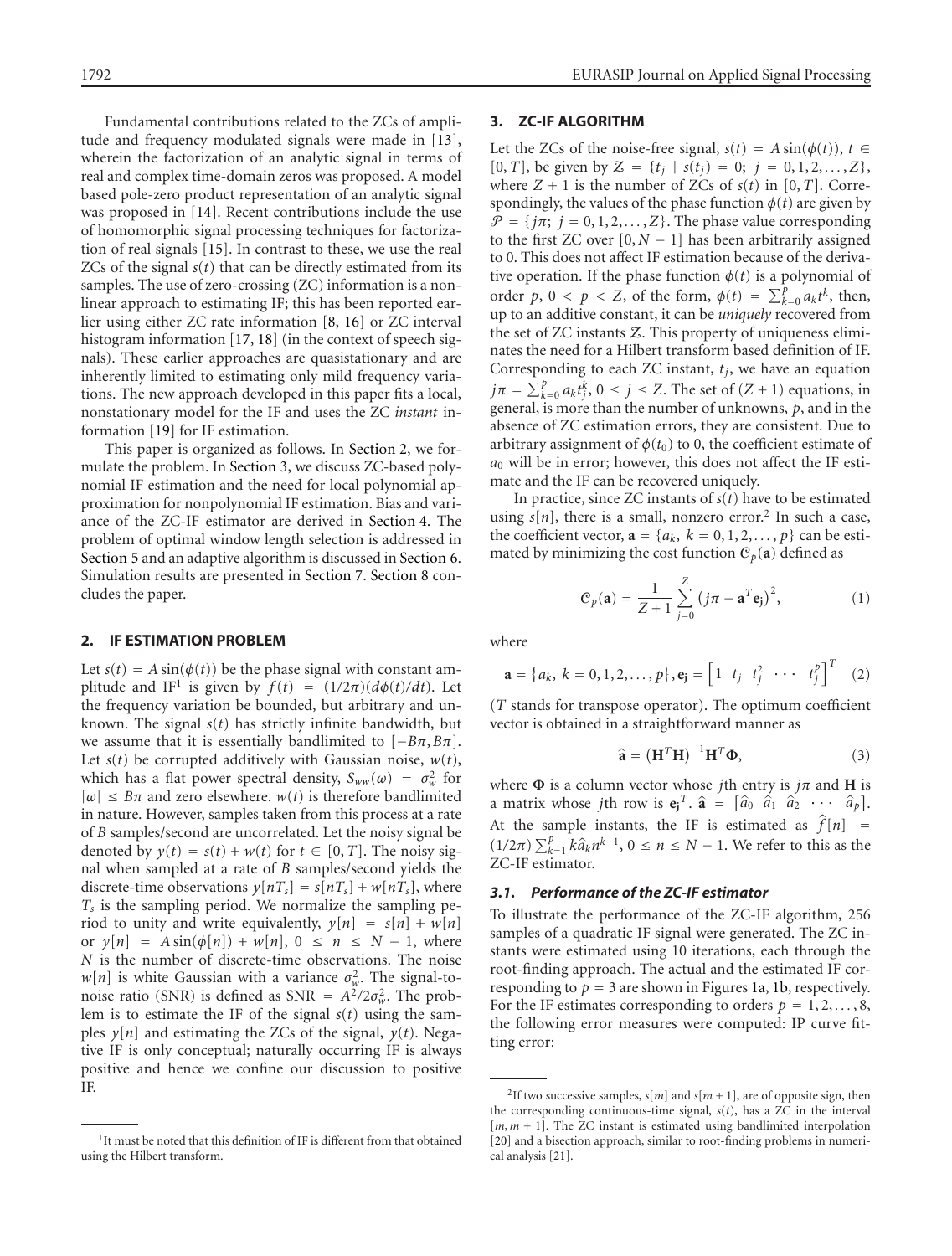<span id="page-2-2"></span><span id="page-2-1"></span><span id="page-2-0"></span>

FIGURE 1: (a) Actual IF, (b) ZC-IF estimate (corresponding to  $p = 3$ ), (c) IP curve fitting error (dB) versus p, and (d) IF estimation error (dB) versus *p*.

$$
\mathcal{C}_p(\hat{\mathbf{a}}) = \frac{1}{Z+1} \sum_{j=0}^{Z} \left( j\pi - \hat{\mathbf{a}}^T \mathbf{e}_j \right)^2, \tag{4}
$$

IF estimation error:

$$
\mathcal{J}_P(\hat{\mathbf{a}}) = \frac{1}{N} \sum_{n=0}^{N-1} (f[n] - \hat{f}[n])^2.
$$
 (5)

It must be noted that  $C_p(\hat{\mathbf{a}})$  can be computed using the ZC information, whereas  $\mathcal{J}_p(\hat{\mathbf{a}})$  can be computed only when the actual IF,  $f[n]$ , is known. Also, while  $\mathcal{C}_p(\hat{\mathbf{a}})$  is a nonincreasing function of  $p$ ,  $\mathcal{J}_p(\hat{\mathbf{a}})$  need not be. These error measures are plotted in Figures [1c,](#page-2-2) [1d,](#page-2-3) respectively. From [Figure 1c,](#page-2-2) it is clear that beyond  $p = 3$  (cubic phase fitting or equivalently, quadratic IF), the error reduction is not appreciable. Thus, a measure of saturation of the IP fitting error can be used for order selection.

The algorithm works best when the actual IF and the as-

<span id="page-2-3"></span>sumed IF model are matched, that is, the underlying IF is a polynomial and the assumed IF model is also a polynomial of the same order. However, when there is a mismatch, that is, the underlying IF is not a polynomial but we approximate it using polynomials, the following problems arise.

(1) The choice of the order of the polynomial becomes crucial. A value of *p* that keeps the IP fitting error below a predetermined threshold does not necessarily yield the minimum IF estimation error. This problem occurs even when the underlying IF is a polynomial of unknown order as demonstrated in Figures [1c,](#page-2-2) [1d.](#page-2-3)

(2) Not all kinds of IF variations can be approximated by finite-order polynomials to a desired degree of accuracy.

(3) Fast IF variations in a given interval require very high polynomial orders and hence large amounts of data. However, this can often lead to numerically unstable set of equations in solving for the coefficients of the polynomial yielding erroneous and practically useless IF estimates.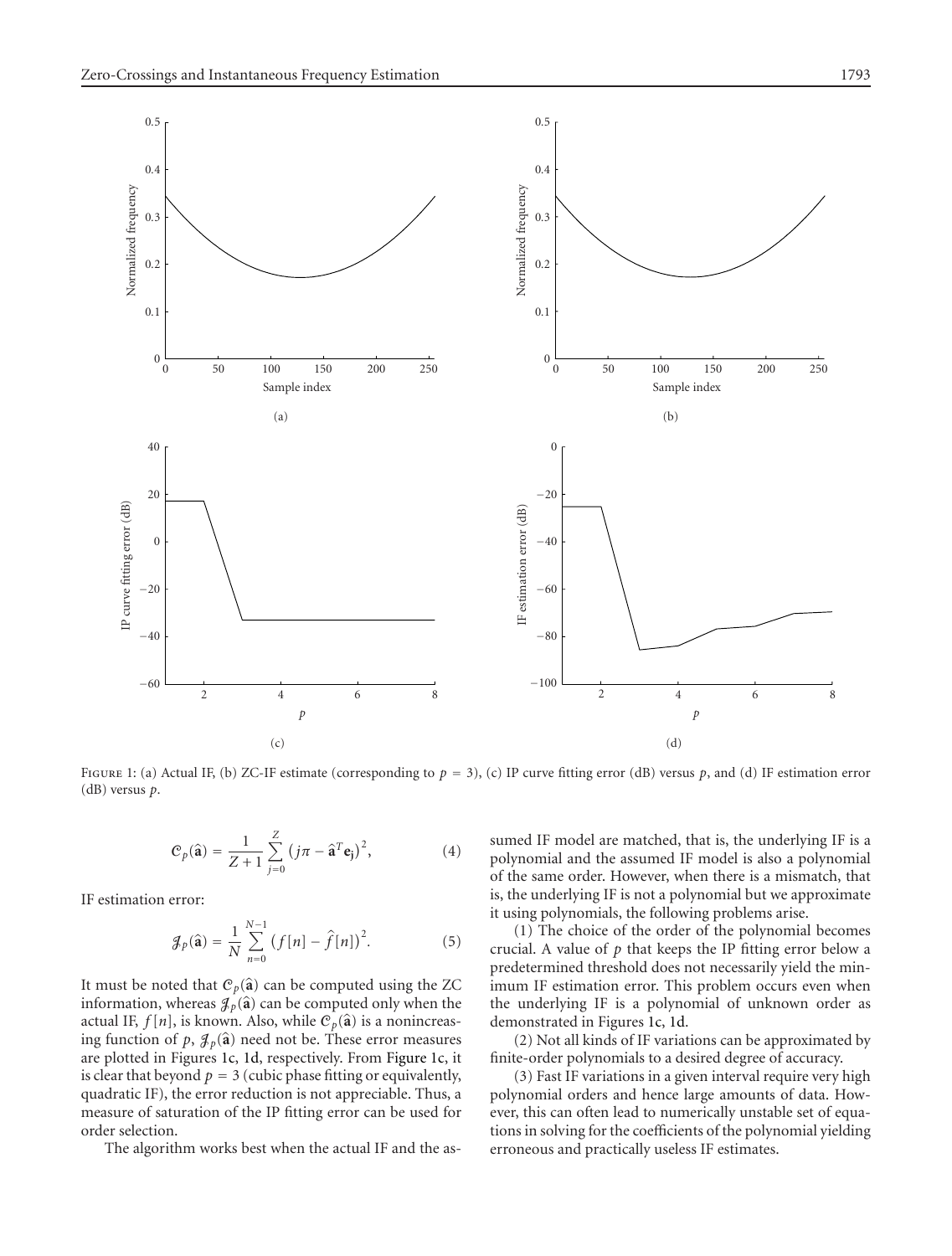A natural modification of the ZC-IF algorithm is to perform *local polynomial fitting*, that is, use lower-order polynomial functions to *locally* estimate the IF rather than use one large order polynomial over the entire observation window. If we always use a fixed low order polynomial, say  $p = 3$ , we are still faced with the question of window length selection; that is, *over what window length should a local polynomial approximation be performed*? An algorithm that helps us choose the appropriate window length should have the following features:

- (1) require no a priori information about the IF,
- (2) yield an IF estimate with the MMSE for all values of SNR.

The objective of this paper is to develop such an algorithm.

The relevant cost function is the MSE [\[22\]](#page-15-1) of the estimate *f*, of the quantity *f*, defined as MSE =  $\mathcal{E}\{(\hat{f} - f)^2\}$ , where E denotes the expectation operator. MSE can be rewritten as MSE =  $(\mathcal{E}\{\hat{f}\} - f)^2 + \mathcal{E}\{(\hat{f} - \mathcal{E}\hat{f})^2\}$ . The first term is the squared bias and the second term is the variance of the ZC-IF estimator. In the following sections, we obtain the bias and variance of the ZC-IF estimator and develop the algorithm.

# <span id="page-3-0"></span>**4. BIAS AND VARIANCE OF THE ZC-IF ESTIMATOR**

Consider the ZCs  $\{t_0, t_1, t_2, t_3, \ldots, t_Z\}$  and let  $\{\phi(t_0), \phi(t_1),$  $\phi(t_2), \phi(t_3), \ldots, \phi(t_Z)$ } be the associated instantaneous phase values. In the presence of noise, the ZC instants get perturbed to  $\{t_0 + \delta t_0, t_1 + \delta t_1, t_2 + \delta t_2, t_3 + \delta t_3, \ldots, t_Z + \delta t_Z\}.$ We assume that the SNR is high enough that the ZC instants get perturbed by a small amount and no additional ZCs are introduced. Corresponding to these perturbed time instants is the set of IP values  $\{\phi(t_0 + \delta t_0), \phi(t_1 + \delta t_1), \phi(t_2 + \delta t_2)\}$  $\delta t_2$ ),  $\phi(t_3 + \delta t_3)$ ,  $\ldots$ ,  $\phi(t_Z + \delta t_Z)$ }. Using a first-order Taylor series approximation, we can write  $\phi(t_i + \delta t_i) \approx \phi(t_i) +$  $\phi'(t_i)\delta t_i$  (' denotes derivative), that is, the perturbation in *t<sub>j</sub>* is mapped to  $\phi(t_j)$ . The distribution of  $\phi'(t_j)\delta t_j$  can be found as follows.

At the ZCs, the noisy signal  $y(t_i) = A \sin(\phi(t_i)) + w(t_i)$ may be approximated as  $y(t_i) \approx A \sin(\phi(t_i + \delta t_i)) \approx$  $A \sin(\phi(t_j)) + A \cos(\phi(t_j))\dot{\phi}'(t_j)\delta t_j$ . Therefore,  $\phi'(t_j)\delta t_j \approx$  $w(t_i)/A = \tilde{w}(t_i)$ . Hence the perturbations in  $\phi(t_i)$  are also Gaussian distributed with variance  $\sigma_w^2/A^2$ . Thus, under a high SNR assumption, one can approximate the effect of additive noise on the signal samples to have an additive *phase noise* effect [\[23\]](#page-15-2).

Let  $t \in [0, T]$  be the point where the IF estimate is desired. The basic principle in the new approach to IF estimation is to fit a polynomial, *locally*, to the ZCs and IP values within an interval *L* about the point *t*. The IF is obtained by the derivative operation. We use a rectangular window symmetric about *t*, that is, choose the window function, as  $h(\tau) = 1/L$  for  $\tau \in [-L/2, +L/2]$  and zero elsewhere. The window function is normalized to have unit area. Define the set  $I_{t,L} = \{\tau \mid t - L/2 \leq \tau \leq t + L/2\}$  which is the set of all points within the *L*-length window centered at  $\tau = t$ .

Consider the quadratic cost function

$$
C(t, \mathbf{a}) = \sum_{n=i \ni t_n \in J_{t,L}}^{j} \left[ \phi(t_n) + \tilde{w}(t_n) - \sum_{k=0}^{p} a_k t_n^k \right]^2 h(t - t_n). \tag{6}
$$

The coefficients  $\{a_0, a_1, a_2, \ldots, a_p\}$  are specific to the time instant *t* and can be obtained as the minimizers of the above quadratic cost function. The optimal coefficient estimates are denoted by  $\{\hat{a}_0, \hat{a}_1, \hat{a}_2, \ldots, \hat{a}_p\}$  and defined as

$$
\hat{a}_{\ell} = \arg\min_{a_{\ell}} \mathcal{C}, \quad 0 \le \ell \le p. \tag{7}
$$

In other words,  $\hat{a}_{\ell}$  is a solution to  $\partial C/\partial a_{\ell} = 0$  or, equiva*lently,*  $\frac{\partial C}{\partial a_\ell}\big|_{a_\ell=\hat{a}_\ell} = 0$ *. We have* 

$$
\frac{\partial \mathcal{C}}{\partial a_{\ell}} = -2 \sum_{n=i, t_n \in \mathcal{I}_{t,L}} \left[ \phi(t_n) + \tilde{w}(t_n) - \sum_{k=0}^p a_k t_n^k \right] h(t - t_n) t_n^{\ell},
$$
  

$$
0 \le \ell \le p.
$$
 (8)

The estimation error,  $\Delta a_{\ell} = \hat{a}_{\ell} - a_{\ell}$ , is due to the following:

- (1) error due to additive noise,  $\delta_{\tilde{w}}$ ,
- (2) error due to mismatch between the actual phase and the estimated phase using a local polynomial model (residual phase error), *δ*∆*<sup>φ</sup>*.

<span id="page-3-1"></span>The minimum of the cost function therefore is perturbed due to noise and residual phase effects. We can rewrite  $\partial C/\partial a_{\ell}$  as follows:

$$
\frac{\partial C}{\partial a_{\ell}} = \frac{\partial C}{\partial a_{\ell}}\bigg|_{0} + \frac{\partial^{2} C}{\partial a_{\ell}^{2}}\bigg|_{0} \Delta a_{\ell} + \frac{\partial C}{\partial a_{\ell}}\bigg|_{0} \delta_{\Delta \phi} + \frac{\partial C}{\partial a_{\ell}}\bigg|_{0} \delta_{\bar{w}}, \quad (9)
$$

where  $\vert_0$  indicates that the quantities are those corresponding to zero-phase error and absence of noise, that is,  $\Delta \phi = 0$ and  $\tilde{w}(t) = 0$ . Unlike the results in [\[10,](#page-14-9) [11,](#page-14-10) [24](#page-15-3)], where the derivative of the time-frequency distribution (TFD) is nonquadratic and approximate linearization of the derivative around the peak is done, here, the cost function is quadratic and hence its derivative is linear in the parameters to be estimated. Therefore, the above linear equation is exact and not approximate. The terms *<sup>∂</sup>*C*/∂a* <sup>|</sup>0*δ*∆*<sup>φ</sup>* and *<sup>∂</sup>*C*/∂a* <sup>|</sup>0*δw*˜ indicate the perturbations in the derivative as a result of phase error and noise, respectively. Evaluation of these quantities, bias, and variance computation of the IF estimates is given in the appendix. The asymptotic expressions for bias, variance, and covariance (denoted by  $Bias(\cdot)$ ,  $Var(\cdot)$ , and  $Cov(\cdot)$ , respectively) of the coefficient estimates are given by

Bias  $(\Delta a_{\ell})$ 

$$
=\frac{(-1)^{p+1}\phi^{(p+1)}(t)}{(p+1)!}\left[\frac{\int_{-L/2}^{+L/2} s^{p+1}(t-s)^{\ell} ds}{\int_{-L/2}^{+L/2} (t-s)^{2\ell} ds}\right], \quad 0\leq \ell\leq p,
$$

 $Cov(\Delta a_{\ell}, \Delta a_{k})$ 

$$
= \frac{\sigma_w^2}{A^2} \left[ \frac{\int_{-L/2}^{+L/2} (t-s)^{\ell+k} ds}{\int_{-L/2}^{+L/2} (t-s)^{2\ell} ds \int_{-L/2}^{+L/2} (t-s)^{2k} ds} \right], \quad 0 \le \ell, \ k \le p,
$$
  
Var  $(\Delta a_\ell) = \frac{\sigma_w^2 / A^2}{\int_{-L/2}^{+L/2} (t-s)^{2\ell} ds}, \quad 0 \le \ell \le p.$  (10)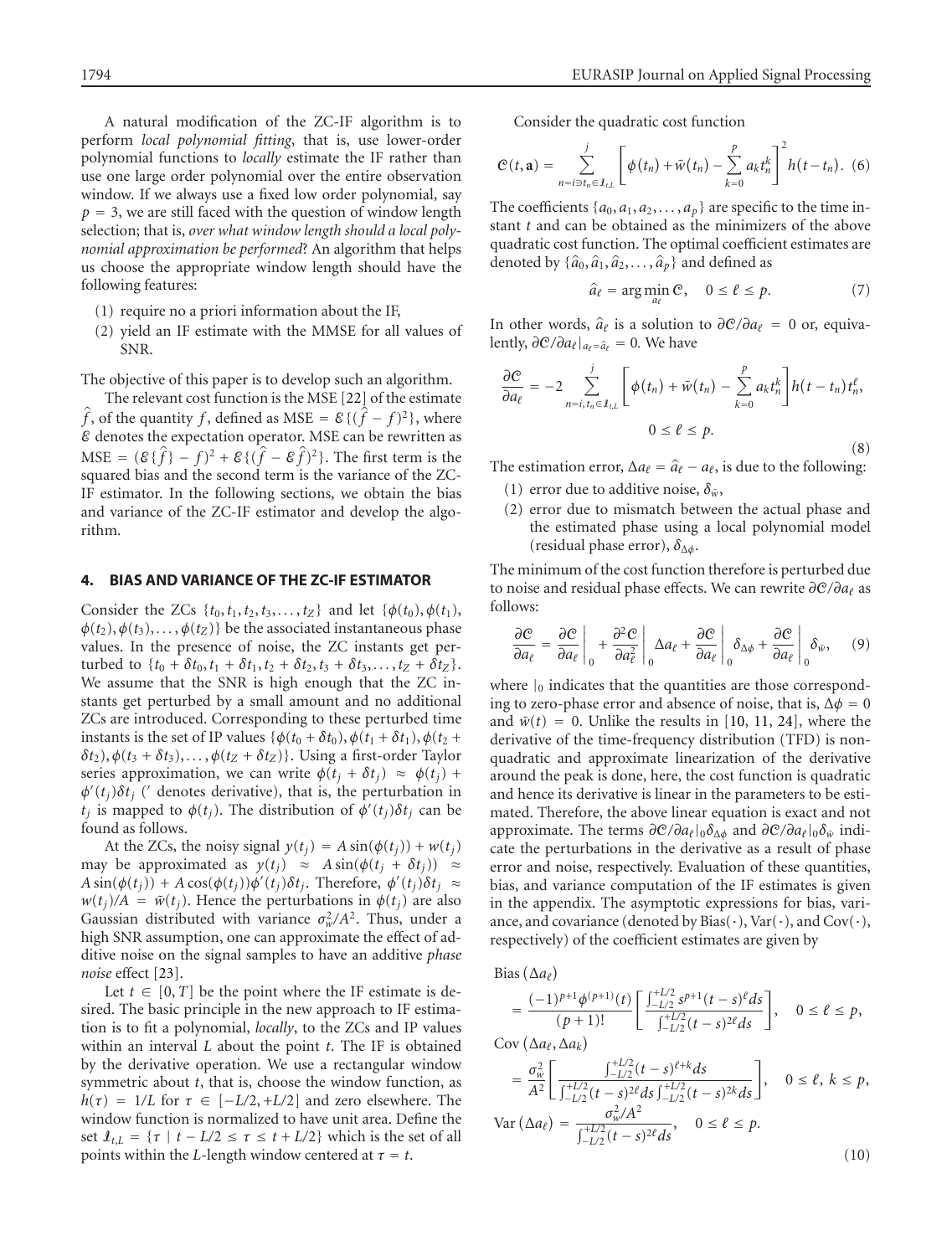Using these, the bias and variance of the IF estimator can be obtained as

$$
\text{Bias}(\hat{f}(t)) = \frac{1}{2\pi} \sum_{\ell=1}^{p} \text{Bias}(\Delta a_{\ell}) \ell t^{\ell-1},
$$
\n
$$
\text{Var}(\hat{f}(t)) = \frac{1}{4\pi^2} \sum_{\ell=1}^{p} \sum_{m=1}^{p} \ell m t^{\ell+m-2} \text{Cov}(\Delta a_{\ell}, \Delta a_{m}).
$$
\n(11)

Directly substituting the expressions for bias and covariance of the coefficient estimates gives rise to very complicated expressions for the bias and variance of the ZC-IF estimator. However, a considerable simplification can be achieved by using the idea of *data centering* about the origin, that is, without loss of generality, assume that the data is shifted to lie in the interval  $[-L/2, +L/2]$  instead of  $[t - L/2, t + L/2]$ . Data centering is very useful in obtaining simplified expressions for the bias and variance of IF estimators [\[25\]](#page-15-4). It must be noted that data centering is an adjustment to yield simplified expressions and the IF estimate is unaffected in doing so because the estimates are computed using the centered data. This yields the following expressions for bias and variance of the coefficients:

Bias 
$$
(\Delta a_{\ell})
$$
  
\n
$$
= \frac{\phi^{(p+1)}(0)(-1)^{p+\ell+1}}{(p+1)!} \left[ \frac{\int_{-L/2}^{+L/2} \tau^{p+\ell+1} d\tau}{\int_{-L/2}^{+L/2} \tau^{2\ell} d\tau} \right], \quad 0 \le \ell \le p,
$$
\nVar  $(\Delta a_{\ell})$   
\n
$$
= \frac{\sigma_w^2}{A^2} \frac{(2\ell+1)2^{2\ell}}{L^{2\ell+1}}, \quad 0 \le \ell \le p.
$$
\n(12)

From the coefficient estimates, the expressions for bias and variance of the IF estimate at the center of the window  $(t = 0)$ are obtained as

Bias 
$$
(\hat{f}(0)) = \frac{1}{2\pi} \frac{3\phi^{(p+1)}(0)}{2^p (p+1)!(p+3)} L^p
$$
,  
Var  $(\hat{f}(0)) = \frac{3\sigma_w^2}{\pi^2 A^2 L^3}$ . (13)

It may be noted that these are approximate asymptotic expressions for bias and variance of the ZC-IF estimator.

# <span id="page-4-0"></span>**5. OPTIMUM WINDOW LENGTH SELECTION**

Substituting the expressions for bias and variance obtained above, we can write the expression for MSE, MSE( $\hat{f}(0)$ ) as follows:

$$
\text{MSE}\left(\hat{f}(0)\right) = \left[\frac{1}{2\pi} \frac{3\phi^{(p+1)}(0)}{2^p(p+1)!(p+3)} L^p\right]^2 + \frac{3\sigma_w^2}{A^2\pi^2 L^3}.\tag{14}
$$

The MSE is a function of the window length *L*. In [Figure 2,](#page-4-1) we illustrate the variation of bias, variance, and MSE, as a function of window length. Since the bias, variance, and MSE characterize an estimator, the *y*-axis is commonly labelled



<span id="page-4-1"></span>Figure 2: Asymptotic squared bias, variance, and mean square error as a function of the window length.

as *characteristic* and plotted in decibel (dB) scale. From the figure, we infer that the MSE has a minimum with respect to window length. The optimal window length,  $L_{opt}$  corresponding to MMSE is given as

$$
L_{\text{opt}} = \arg \min_{L} \text{MSE}
$$
  
= 
$$
\left[ \frac{\sigma_w^2 [(p+1)!]^2 2^{2p} (p+3)^2}{2\pi^2 A^2 p [\phi^{(p+1)}(0)]^2} \right]^{1/(2p+3)}
$$
 (15)

All the mathematically valid minimizers of the MSE are not practically meaningful. Only the real solution, *L*<sub>opt</sub> above, is relevant. The optimum window length is a function of the higher-order derivatives of the IF which are not known a priori, because the IF itself is not known and it has to be estimated. The above expression for the optimal window length is mainly of theoretical interest. The analysis, however, throws light on the issues and tradeoff involved in window length selection for MMSE-ZC-IF estimation. Unlike the expression for bias, the expression for variance does not require any a priori knowledge of the IF, but depends only on the SNR which can be estimated. The expression for variance can be used to devise an adaptive window algorithm to solve the bias-variance tradeoff for MMSE ZC-IF estimation.

#### *5.1. Bias-variance tradeoff*

The expressions for squared bias and variance can be restated as follows:

Bias<sup>2</sup> 
$$
(\hat{f}(0)) = \mathcal{B}L^{2p}
$$
,  
Var  $(\hat{f}(0)) = \frac{\mathcal{V}(\text{SNR})}{L^3}$ , (16)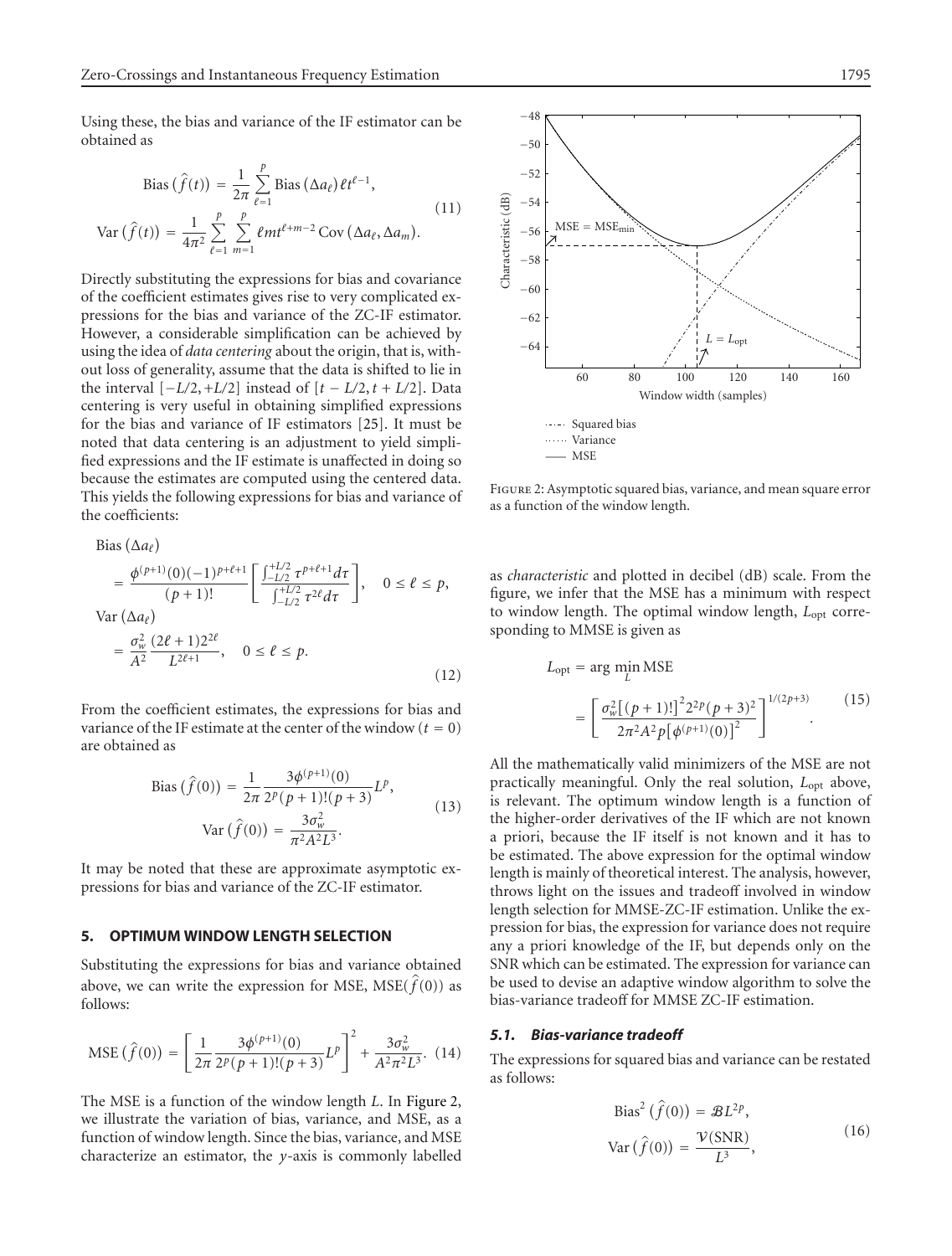

<span id="page-5-1"></span>Figure 3: Asymptotic distribution of the ZC-IF estimator for different window lengths.

where

$$
\mathcal{B} = \left[\frac{1}{2\pi} \frac{3\phi^{(p+1)}(0)}{2^p (p+1)!(p+3)}\right]^2,
$$
  

$$
\mathcal{V}(\text{SNR}) = \frac{3\sigma_w^2}{A^2 \pi^2}, \quad \text{SNR} = \frac{A^2}{2\sigma_w^2}.
$$
 (17)

At  $L = L_{\text{opt}}$ ,

Bias<sup>2</sup> 
$$
(\hat{f}(0)) = \left(\frac{3}{2p}\right)^{2p/(2p+3)} \mathcal{B}^{3/(2p+3)} \mathcal{V}^{2p/(2p+3)},
$$
  
\nVar  $(\hat{f}(0)) = \left(\frac{2p}{3}\right)^{3/(2p+3)} \mathcal{B}^{3/(2p+3)} \mathcal{V}^{2p/(2p+3)},$  (18)  
\nBias  $(\hat{f}(0), L_{opt}) = \sqrt{\frac{3}{2p} \text{Var}(\hat{f}(0))}.$ 

From the expressions above, it is clear that the squared bias is directly proportional to  $L^{2p}$  and the variance is inversely proportional to *L*3, clearly indicating *bias-variance tradeoff* frequently encountered in devising estimators operating on windowed data [\[12,](#page-14-11) [26\]](#page-15-5). The increased smoothing of the estimate for a long window decreases variance but increases bias; conversely, reduced smoothing with a short window increases variance but bias decreases. The asymptotic distribution of the estimator is shown in [Figure 3.](#page-5-1)

We need to emphasize an important aspect specific to the ZC-IF estimator. Unlike regular sampling, in an irregular sampling scenario (ZC data belongs to this class), the distribution of data is not uniform. In the case of uniform sampling, as the window length is increased, in multiples of the sampling period, the window encompasses more data and hence the associated bias and variance change monotonically. However, in the irregular sampling case, as the window length is increased in multiples of the sampling period, the window may or may not encompass more data, depending on the data distribution. Thus, the associated bias and



<span id="page-5-2"></span>Figure 4: Bias-variance tradeoff in the irregular sampling scenario relevant to ZC-IF estimator.

variance do not vary smoothly. This is illustrated through an example.

A noise sequence, white and Gaussian distributed, 256 samples long, was lowpass filtered (filter's normalized cutoff frequency arbitrarily chosen as 0*.*05 Hz). The filtered signal was rescaled and adjusted to have amplitude excursions limited to [0, 0*.*45]. This was used as the IF to simulate a constant amplitude, frequency modulated sinusoid. Additive white Gaussian noise was added to achieve an SNR of 25 dB. Since this is a synthesized example, the underlying IF is known and hence bias can be computed directly. Using ZCs to perform a third-order polynomial phase fitting, the IF was estimated at the center of the observation window for different window lengths. The experiment was repeated 100 times and the bias and variance were computed and plotted in [Figure 4.](#page-5-2) The figure clearly illustrates the bias-variance tradeoff for the ZC-IF estimator using noisy signal data.

#### <span id="page-5-0"></span>**6. ADAPTIVE WINDOW ZC-IF TECHNIQUE (AZC-IF)**

Asymptotically, the IF estimate<sup>3</sup>  $\hat{f}_L$  (the subscript *L* denotes the window length) can be considered as a Gaussian random variable distributed around the actual value, *f*, with bias,  $b(\hat{f}_L)$  and standard deviation,  $\sigma(\hat{f}_L)$ . Thus, we can write the following relation:

$$
|f - \hat{f}_L - b(\hat{f}_L)| \le \kappa \sigma(\hat{f}_L)
$$
 (19)

for a given SNR. This inequality holds with probability  $P(|f - f_L - b(f_L)| \leq \kappa \sigma(f_L)$ ). In terms of the standard normal

<sup>&</sup>lt;sup>3</sup>We simplify the notation used. Assuming data centering, the time instant of IF estimate is dropped. The IF estimate obtained using window length *L* is indicated as  $\hat{f}_L$ . Bias and standard deviation are denoted by  $b(\hat{f}_L)$ and  $\sigma(\hat{f}_L)$ , respectively.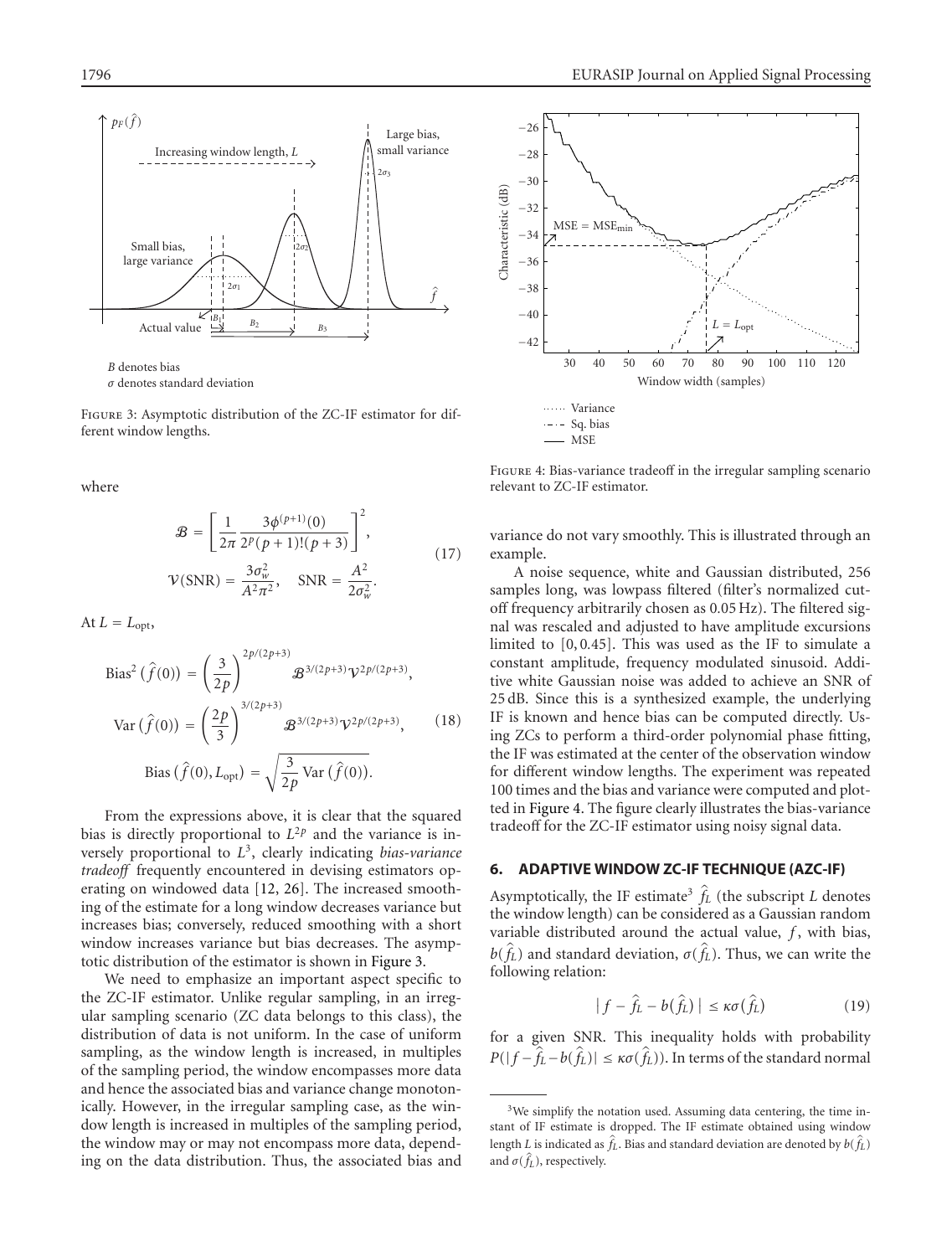distribution,  $\mathcal{N}(0, 1)$ , this probability is given as  $P(\kappa)$  and tends to unity as *κ* tends to infinity. We can rewrite this inequality as

$$
|f - \hat{f}_L| \le |b(\hat{f}_L)| + \kappa \sigma(\hat{f}_L)
$$
 (20)

which holds with probability  $P(|f - \hat{f}_L| \le |b(\hat{f}_L)| + \kappa \sigma(\hat{f}_L)).$ Now, if  $|b( f_L^{\hat{i}})|$  ≤ Δ*κσ*( $f_L^{\hat{i}}$ ), we can rewrite the inequality as

$$
|f - \hat{f}_L| \le (\Delta \kappa + \kappa) \sigma(\hat{f}_L)
$$
 (21)

which holds with probability  $P(|f - \hat{f}_L| \leq (\Delta \kappa + \kappa) \sigma(\hat{f}_L)).$ Therefore, we can define a confidence interval for the IF estimate (using window length *L*) as

$$
D = [\hat{f}_L - (\Delta \kappa + \kappa) \sigma(\hat{f}_L), \hat{f}_L + (\Delta \kappa + \kappa) \sigma(\hat{f}_L)].
$$
 (22)

We define a set of discrete-window lengths,  $\mathcal{H} = \{L_s \mid$  $L_s = a^s L_0, s = 0, 1, 2, \ldots, s_{\text{max}}; a > 1$ .<sup>4</sup> If  $a = 2$ , this set is *dyadic* in nature. Likewise, if *<sup>a</sup>* <sup>=</sup> 3, it is a *triadic* window set. We choose  $a = 2$ . At this point, we recall a theorem from [\[10](#page-14-9)] using which we can show that, for the present case,

$$
\Delta \kappa = \sqrt{\frac{3}{2p}} 2^{3/2} \frac{2^p - 1}{2^{3/2} + 1},
$$
  

$$
\kappa < \sqrt{\frac{3}{2p}} 2^{1/2} \frac{2^p - 1}{2^{3/2} + 1} (2^{(3+2p)/2} - 1).
$$
 (23)

For a third-order fit, that is,  $p = 3$ , we have  $\Delta \kappa = 3.6569$  and *κ <* 43*.*2013. Together, we have *κ*+∆*κ <* 46*.*8582. This is only an upper bound obtained using the approximate asymptotic analysis in [Section 4.](#page-3-0) For simulations reported in this paper, a 5*σ* confidence interval, that is,  $\kappa + \Delta \kappa = 2.5$  was used. For this value of  $\kappa + \Delta \kappa$ , the coverage probability is nearly 0.99. For a detailed discussion on the choice of  $\kappa + \Delta \kappa$ , see [\[27](#page-15-6)].

We can also define H as  $H = \{L_s | L_s = (s+1)L_0, s =$  $0, 1, 2, \ldots, \tilde{s}_{\text{max}}\}$ , that is, the window lengths are in arithmetic progression. The consequence of such a choice is studied in [Section 7.2.](#page-9-0)

## <span id="page-6-1"></span>*6.1. Algorithm*

The algorithm for AZC-IF estimation at a point *t* is summarized as follows.

(1) Initialization. Choose  $\mathcal{H} = \{L_s | L_s = a^s L_0, s =$ 0, 1, 2,  $\ldots$ ,  $s_{\text{max}}$ ;  $a > 1$ ,  $\kappa + \Delta \kappa = 2.5$ . Set  $s = 0$ .  $L_0$  is chosen as the window length encompassing  $p + 1$  farthest ZCs. This ensures that at any stage of the algorithm, there is sufficient data to perform a *p*th-order fit. *s*max is chosen such that *Ls*max+1 just exceeds the observation window length. The IF estimate  $f_{L_s}$  is obtained using the window length  $L_s$ , that is, the ZC data (after data centering) within the window is used to perform a *p*th-order fit to obtain the IP and the IF. Let  $f_{L_s}$ be the corresponding AZC-IF estimate.

*(2) Confidence interval computation.* The limits of the confidence interval are computed as follows:

$$
P_s = \hat{f}_{L_s} - (\kappa + \Delta \kappa) \sigma(\hat{f}_{L_s}),
$$
  
\n
$$
Q_s = \hat{f}_{L_s} + (\kappa + \Delta \kappa) \sigma(\hat{f}_{L_s}).
$$
\n(24)

(3) Estimation. Obtain  $\hat{f}_{L_{s+1}}$  using the next window length,  $L_{s+1} = 2L_s$ , from the set  $H$ . Compute the confidence interval limits as follows:

$$
P_{s+1} = \hat{f}_{L_{s+1}} - (\kappa + \Delta \kappa) \sigma(\hat{f}_{L_{s+1}}),
$$
  
\n
$$
Q_{s+1} = \hat{f}_{L_{s+1}} + (\kappa + \Delta \kappa) \sigma(\hat{f}_{L_{s+1}}).
$$
\n(25)

*(4) Check.* Is *D<sub>s</sub>* ∩ *D<sub>s+1</sub>* = ∅?  $(D_s = [P_s, Q_s], D_{s+1}$  =  $[P_{s+1}, Q_{s+1}]$  and  $\emptyset$  denotes the empty set). In other words, the following condition is checked:

$$
\left|\hat{f}_{L_{s+1}} - \hat{f}_{L_s}\right| \le 2(\kappa + \Delta \kappa) \left[\sigma(\hat{f}_{L_s}) + \sigma(\hat{f}_{L_{s+1}})\right].
$$
 (26)

The smallest value of *s* for which the condition is satisfied yields the optimum window length, that is, if *s*<sup>∗</sup> is the smallest value of *s* for which the condition is satisfied, then  $L_{\text{opt}} = L_{s^*}$ ; else  $s \leftarrow s + 1$  and steps 3 and 4 are repeated.

Since the bias varies as  $L^{2p}$ , large values of p imply a fastvarying bias. This results in an MSE that is steep about the optimum. With a discretized search space of window lengths, small changes in the window length about the optimum can cause steep rise in the MSE. Also, large values of *p* can give rise to numerically unstable set of equations. On the other hand, small values of  $p$ , that is,  $p = 1, 2$ , correspond to a not-so-clearly defined minimum;  $p = 3$  was found to be a satisfactory choice and is used in the simulations reported in this paper.

For implementing the algorithm, the computation of variance requires an estimate of the SNR. The SNR estimator suggested in [\[10](#page-14-9), [11\]](#page-14-10) requires oversampling of the signal. Though robust at very low SNRs, in general, it was found to yield poor estimates of the SNR even with considerably large oversampling factors. Therefore, an alternative *method of moments* estimator is proposed for estimating SNR. A detailed study of its properties and improved adaptive TFDbased IF estimation is reported separately. For the sake of completeness, the SNR estimator is given below (the hat is used to denote an estimate):

$$
\frac{\hat{A}^2}{2\sigma_w^2} = \frac{3\left[\left(1/N\right)\sum_{n=0}^{N-1} \left|h_y[n]\right|^2\right]^2 - \left(1/N\right)\sum_{n=0}^{N-1} \left|h_y[n]\right|^4}{\left(1/N\right)\sum_{n=0}^{N-1} \left|h_y[n]\right|^4 - \left[\left(1/N\right)\sum_{n=0}^{N-1} \left|h_y[n]\right|^2\right]^2},\tag{27}
$$

where  $h_y[n]$  is the analytic signal [\[20](#page-14-19)] of  $y[n]$ .

#### <span id="page-6-0"></span>**7. SIMULATIONS**

We present here simulation results evaluating the performance of the AZC-IF technique and also compare it with the fixed window approaches.

<sup>&</sup>lt;sup>4</sup>The choice of  $s_{\text{max}}$  and  $L_0$  is discussed in Sections [6.1](#page-6-1) and [7.2.](#page-9-0)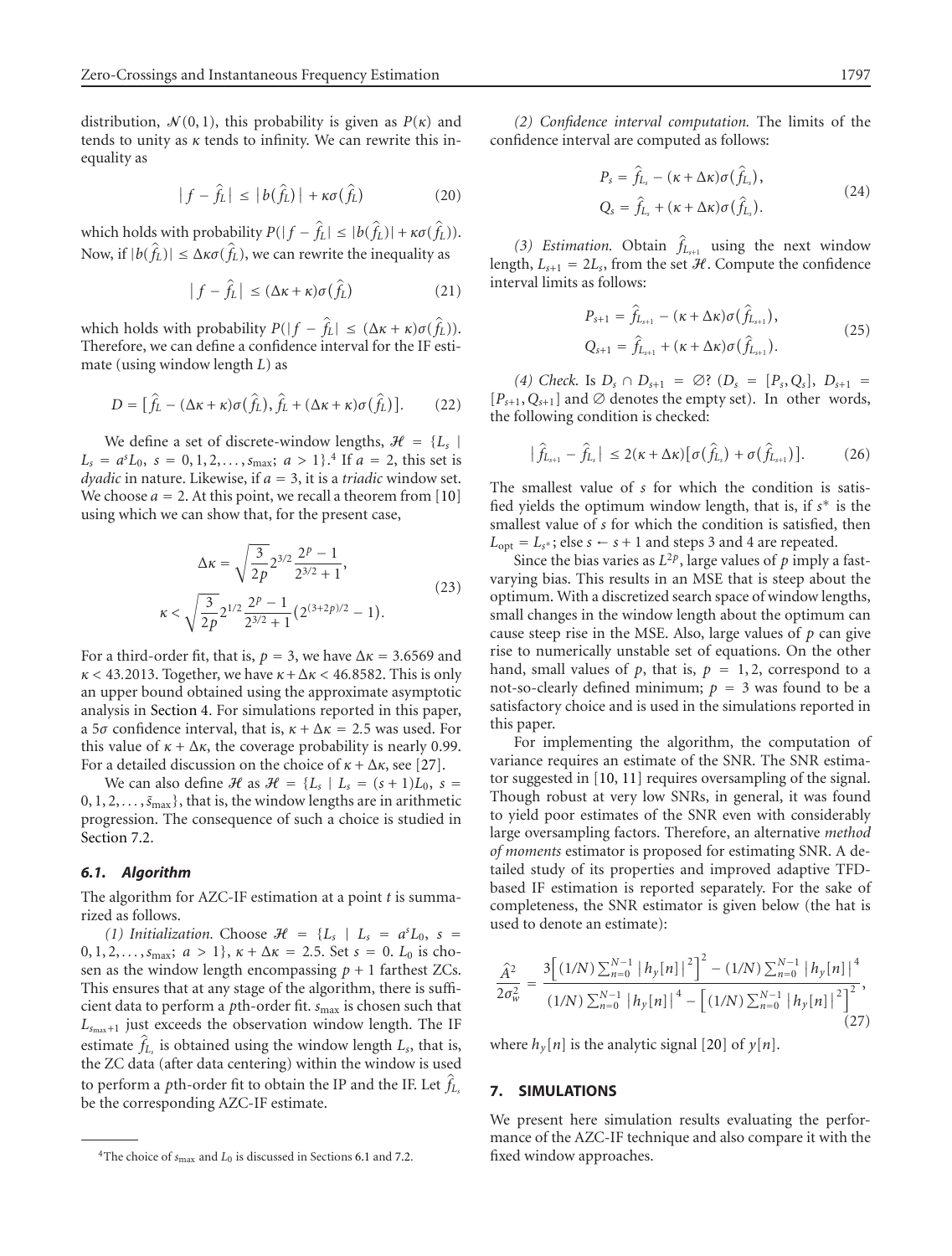

<span id="page-7-0"></span>FIGURE 5: ZC technique using fixed and adaptive windows for step IF estimation (SNR = 25 dB). The columns correspond to medium window (51 samples), long window (129 samples), and adaptive window, respectively. In (a), (b), and (c), the corresponding window length is shown as a function of the sample index. In (d), (e), and (f), the actual IF is shown in dashed-dotted style and the estimated IF is shown in solid line style. In (g), (h), and (i), ISE stands for instantaneous squared error. *η* is average error.

## *7.1. Fixed window versus adaptive window ZC-IF estimator*

To illustrate the adaptation of window length, we consider the following IF laws.

*(1) Step IF.*

$$
f[n] = \begin{cases} 0.1 & \text{for } 0 \le n \le 127, \\ 0.4 & \text{for } 128 \le n \le 255. \end{cases} \tag{28}
$$

*(2) "Sum of sinusoids" IF.*

$$
f[n] = 0.1092 \sin(0.128n) + 0.0595 \sin(0.1n) + 0.2338 \text{ for } 0 \le n \le 255.
$$
 (29)

The coefficients and frequencies of the sinusoids were chosen arbitrarily. The coefficients were rescaled and a suitable constant added to bring the IF within the normalized frequency range [0, 0*.*5].

*(3) Triangular IF.*

$$
f[n] = \begin{cases} 0.2 + \frac{0.2n}{127} & \text{for } 0 \le n \le 127, \\ 0.4 - \frac{0.2(n - 127)}{128} & \text{for } 127 \le n \le 255. \end{cases}
$$
(30)

For each of the IF above, the following experiments were conducted: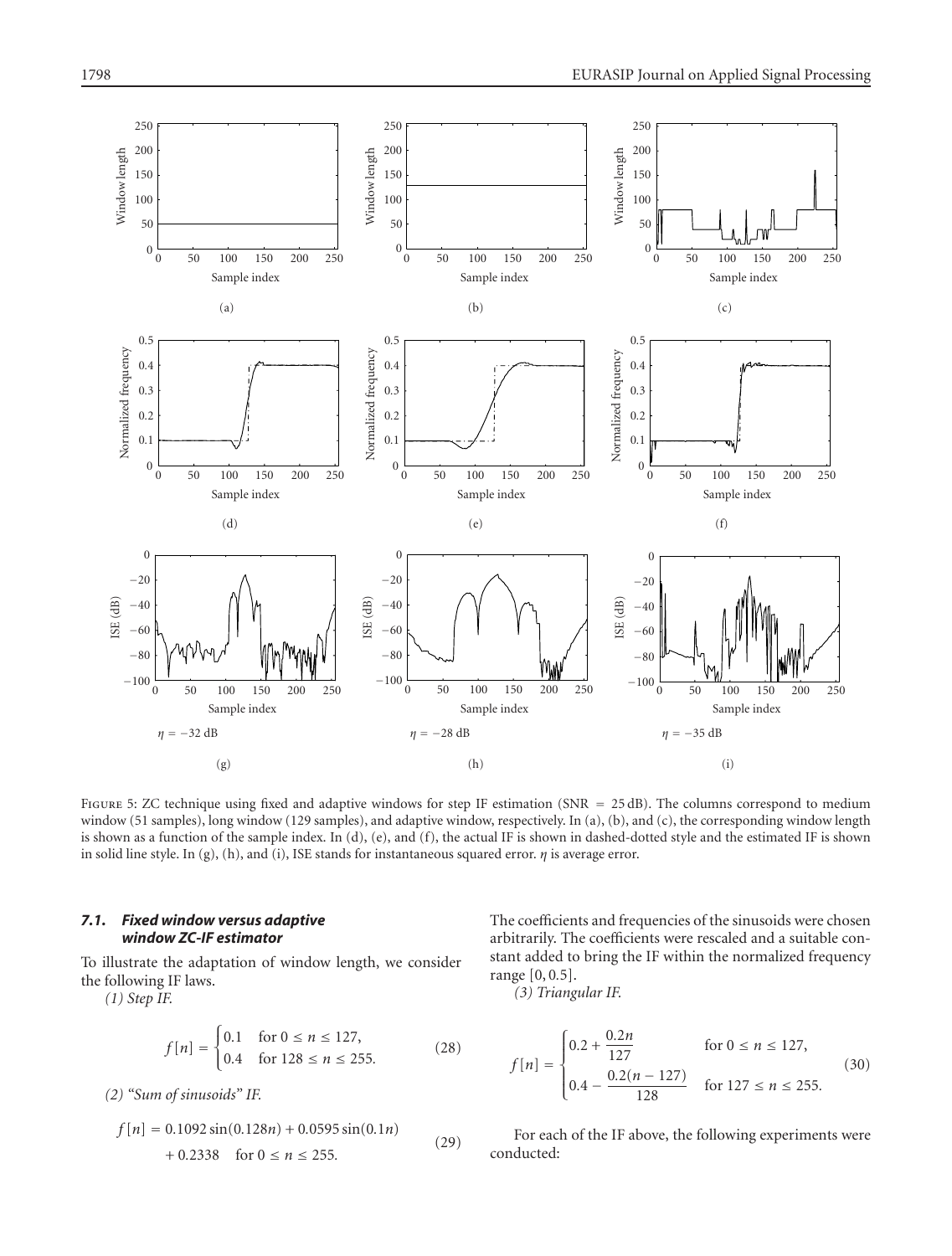

<span id="page-8-0"></span>FIGURE 6: ZC technique using fixed and adaptive windows for "sum of sinusoids" IF estimation (SNR = 25 dB). The columns correspond to medium window (51 samples), long window (129 samples), and adaptive window, respectively. In (a), (b), and (c), the corresponding window length is shown as a function of the sample index. In (d), (e), and (f), the actual IF is shown in dashed-dotted style and the estimated IF is shown in solid line style. In (g), (h), and (i), ISE stands for instantaneous squared error. *η* is average error.

- (1) ZC-IF estimation using a fixed medium window (51 samples long),
- (2) ZC-IF estimation using a fixed long window (129 samples long),
- (3) adaptive window ZC-IF estimation.

 $p = 3$  was used in all the simulations. The window lengths of 51 and 129 samples are arbitrary. The ZC-IF estimates were obtained for each IF. The following IF error measures are computed:

- (1) *instantaneous squared error*,  $ISE[n] = (f[n] \hat{f}[n])^2$ ,
- (2) *average error*,  $\eta = (1/(N-20)) \sum_{n=11}^{N-10} (f[n] \hat{f}[n])^2$ ,

10 samples<sup>5</sup> at the extremes of the signal window are excluded to eliminate errors due to boundary effects, because for most methods, the errors at the edges are large giving rise to unreasonable estimates. The results are shown in Figures [5,](#page-7-0) [6,](#page-8-0) [7.](#page-9-1) From these figures, the following observations can be made.

(1) For relatively stationary regions of the IF, the adaptive algorithm chooses larger window lengths thereby reducing variance via increased data smoothing.

<sup>5</sup>The number 10 was arrived at by comparing AZC-IF, adaptive spectrogram and WVD peak-based IF estimation errors (reported in [Section 7.3\)](#page-11-0) for different window lengths.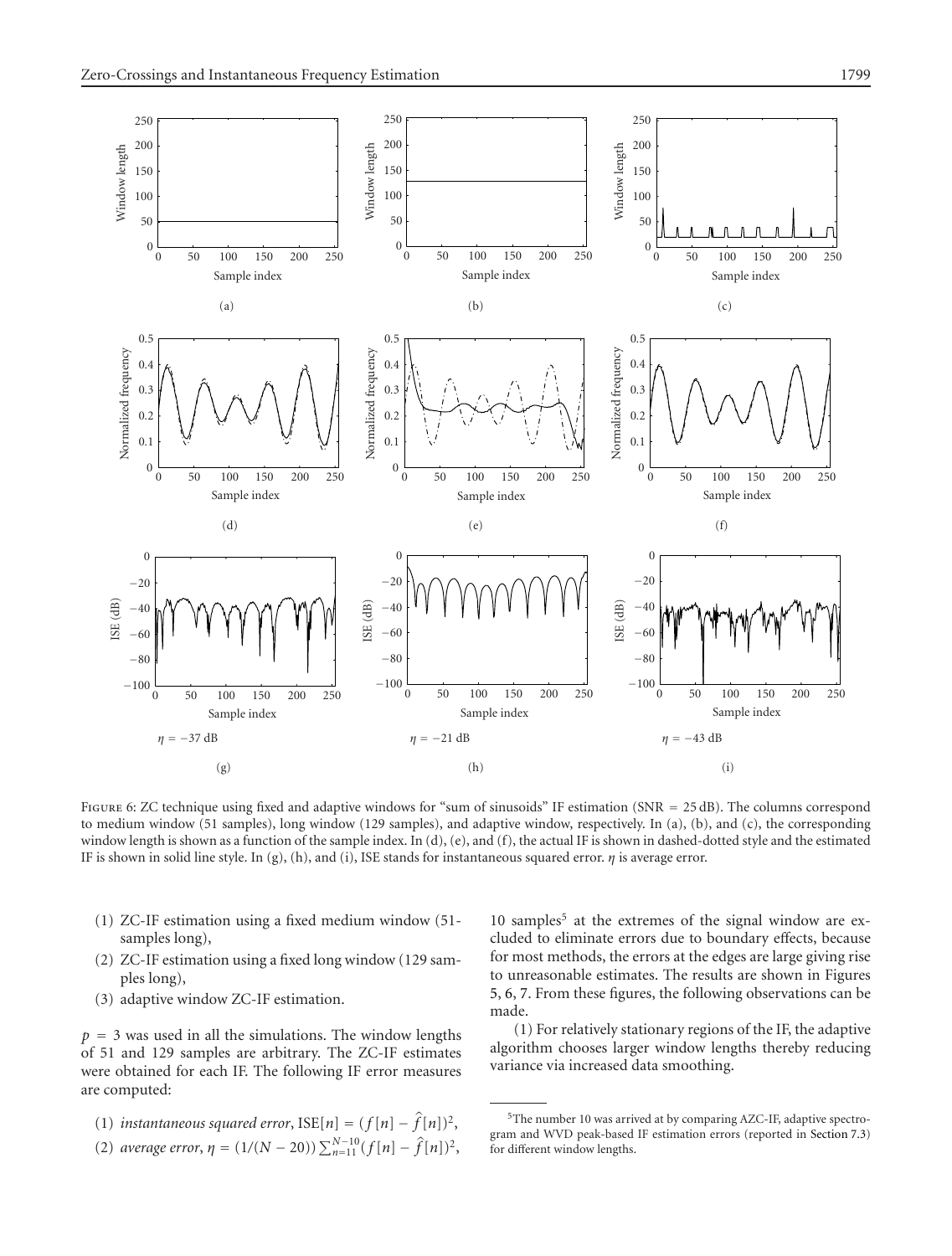

<span id="page-9-1"></span>FIGURE 7: ZC technique using fixed and adaptive windows for triangular IF estimation (SNR = 25 dB). The columns correspond to medium window (51 samples), long window (129 samples), and adaptive window, respectively. In (a), (b), and (c), the corresponding window length is shown as a function of the sample index. In (d), (e), and (f), the actual IF is shown in dashed-dotted style and the estimated IF is shown in solid line style. In (g), (h), and (i), ISE stands for instantaneous squared error. *η* is average error.

(2) In the vicinity of a fast change in IF (like the discontinuity in the case of step IF), the algorithm chooses shorter window length thereby reducing bias and hence capturing "*events in time*." This improves *time resolution* but at the expense of large variance. At the discontinuity, the local polynomial approximation does not hold; the corresponding window length chosen by the algorithm is large.

(3) Fixed window ZC-IF estimate obtained with a longer window length is smeared/oversmoothed than that obtained with a shorter window length.

(4) The average error,  $\eta$ , is the best with adaptive window length estimator for the case of the step IF and also "sum of sinusoids" IF. However, with triangular IF, we find that the AZC-IF estimate obtained with the adaptive window length has a few dB higher error compared to that obtained with a medium window length. Such a behaviour, which appears to

be counterintuitive at first, is possible with any kind of IF, as simulations later will show. However, it must be noted that this is because of the choice of the set of window lengths. The set of window lengths chosen are dyadic in nature and hence the optimum MSE search is very coarse. It is possible that, in such a case, the adaptive algorithm determines a window length quite away from the optimum, which yields poorer performance than the medium window length. This may be overcome by finely searching the space of window lengths. This is discussed in the following section.

# <span id="page-9-0"></span>*7.2. Coarse search versus fine search*

We study the effect of discretizing the search space of windows on the performance of the algorithm. We consider the following window lengths:

(1) *medium window length*:  $L = 51$  samples,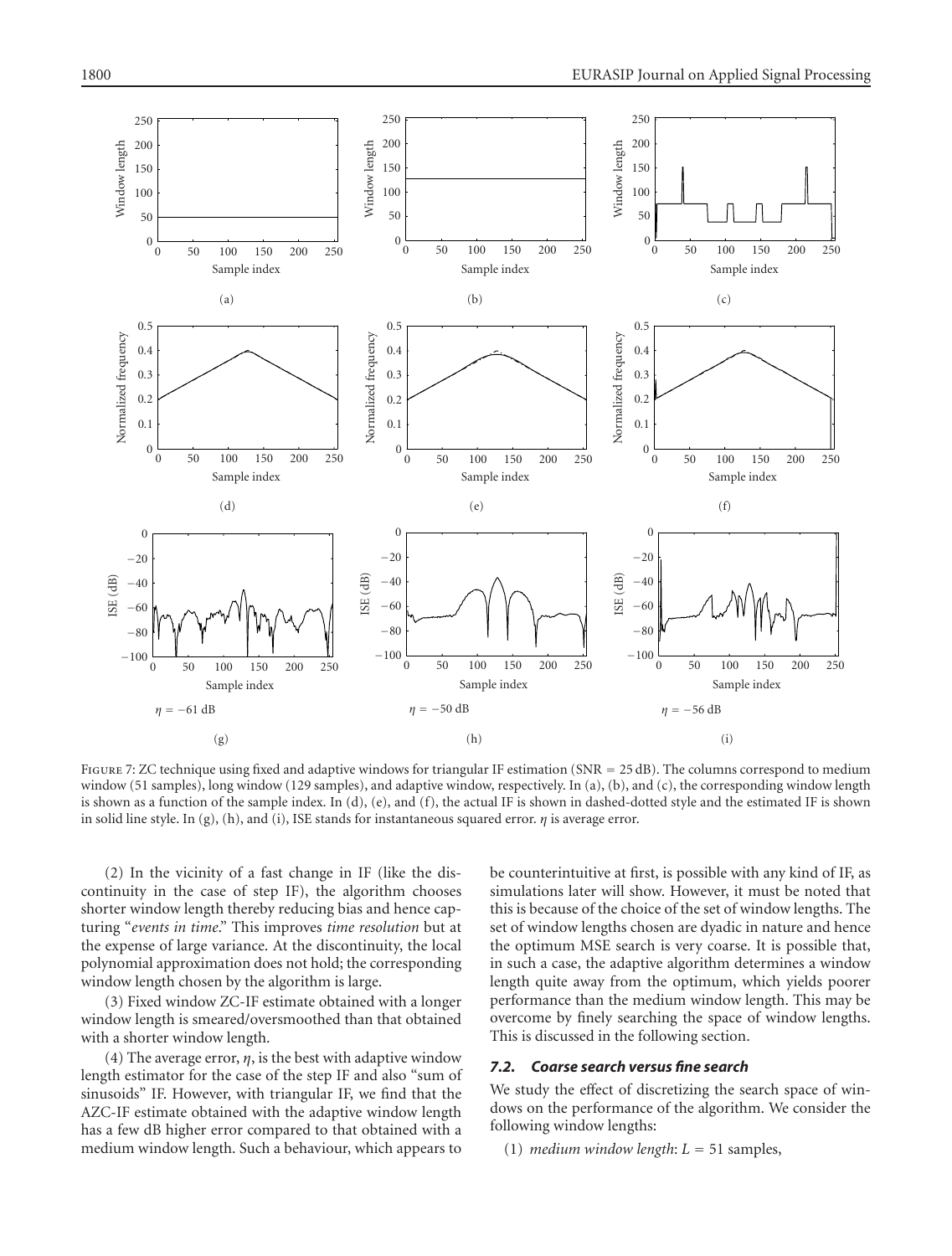

<span id="page-10-0"></span>FIGURE 8: Performance of fixed and adaptive ZC techniques as a function of SNR (dB) for different window choices, for "sum of sinusoids" IF estimation. Top row corresponds to  $n = 128$  and bottom row corresponds to  $n = 200$ .

- (2) *long window*:  $L = 129$  samples,
- (3) *arithmetic set of window lengths*: window lengths in arithmetic progression, that is,  $L_s = (s + 1)L_0$ ,  $s =$  $0, 1, 2, \ldots, \tilde{s}_{\text{max}},$
- (4) *dyadic set of window lengths*: window lengths given by  $L_s = 2<sup>s</sup>L_0, s = 0, 1, 2, \ldots, s_{\text{max}}.$

In the arithmetic and dyadic cases,  $L_0$  is the initial window length encompassing  $(p + 1)$  farthest ZCs; the values of  $s_{\text{max}}$ and  $\tilde{s}_{\text{max}}$  are chosen such that  $L_{s_{\text{max}}+1}$  and  $L_{\tilde{s}_{\text{max}}+1}$ , respectively, just exceed the given observation window length.

For illustration, we chose the "sum of sinusoids" IF. The ZC-IF estimates corresponding to each of the above windows are obtained. The SNR was varied from 0 dB to 24 dB in steps of 2 dB. For each SNR, 100 Monte-Carlo realizations were run to obtain the statistics of the ZC-IF estimator. The squared bias, variance, and MSE corresponding to the sample instants  $n = 128$  and  $n = 200$  are plotted in [Figure 8.](#page-10-0) From the figures, we observe that ZC-IF estimates obtained with medium window size (whose choice cannot be made a priori

anyway) show "slightly" better performance than the adaptive window algorithms at low SNR. This is because the adaptation algorithm uses asymptotic expressions for bias and variance which are derived under a high SNR assumption and hence less appropriate at low SNR. At high SNR, however, the adaptive estimates are consistently better than fixed window estimates. Also of interest is the comparison between the arithmetic and dyadic window choices for the adaptive algorithm. Consistently, the AZC-IF estimates obtained with arithmetic window set (corresponding to fine search) outperform those obtained with the dyadic set (corresponding to coarse search) for low to moderate SNR. Sometimes, the improvement in performance can be as high as 12 dB (bottom row in [Figure 8,](#page-10-0) corresponding to  $SNR = 8 dB$ ). However, for high SNR, there seems to be no distinct advantage in doing a fine search. One can protract this observation to state that if the SNR estimate indicates a high value (roughly beyond 18 dB or so), a considerable computational saving can be achieved by using the dyadic window set.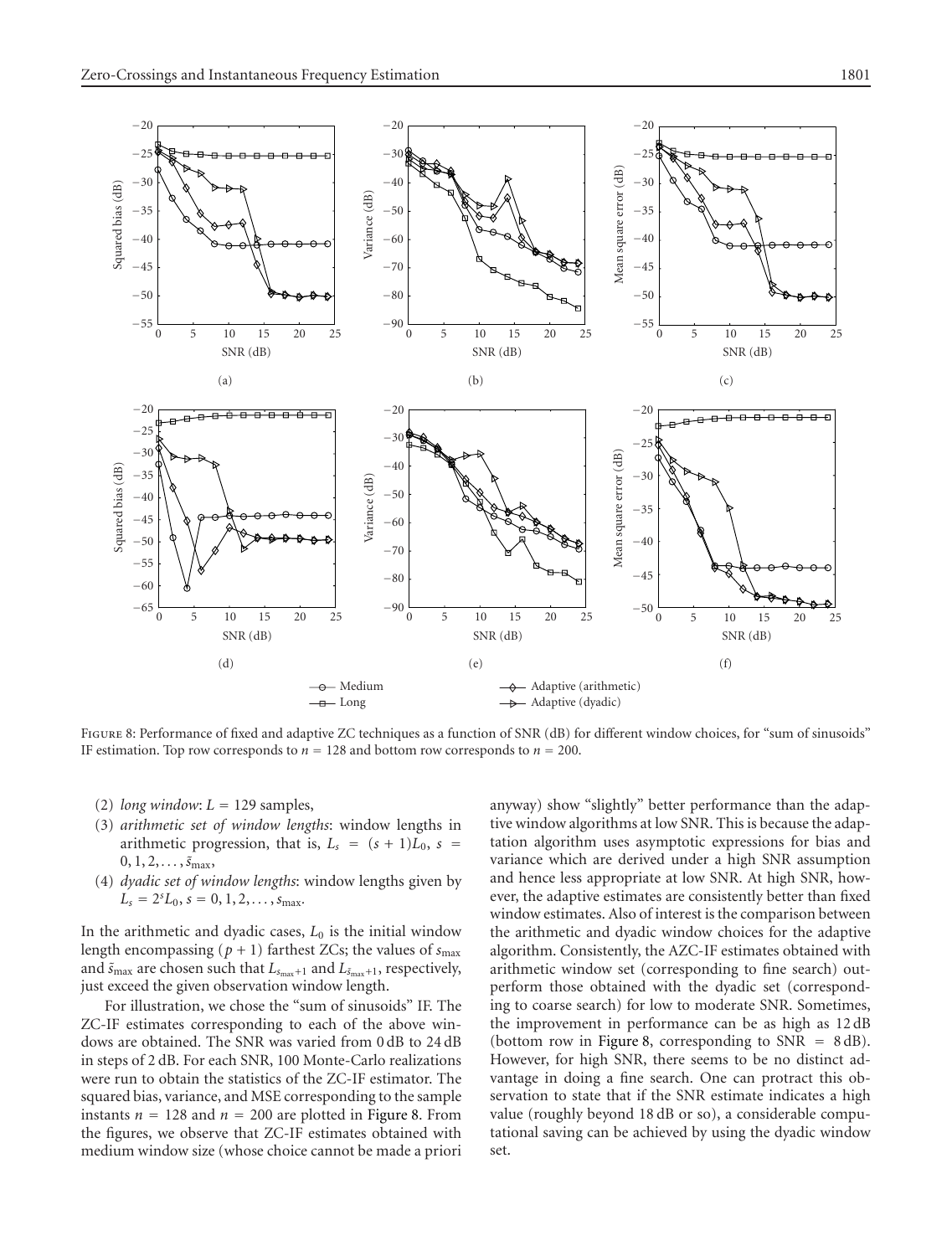

<span id="page-11-1"></span>FIGURE 9: Performance of fixed and adaptive ZC techniques as a function of SNR (dB) for different window choices, for "sum of sinusoids" IF estimation.

Since we are interested in tracking IF, all the pointwise errors can be combined to give cumulative error measures which we introduce as

cumulative squared bias = 
$$
\left(\frac{1}{N-20}\right) \sum_{n=11}^{N-10} (\text{Bias } (\hat{f}[n]))^2
$$
,  
cumulative variance =  $\left(\frac{1}{N-20}\right) \sum_{n=11}^{N-10} \text{Var } (\hat{f}[n])$ ,  
cumulative MSE = cumulative squared bias  
+ cumulative variance.

(31)

These are time averages of instantaneous squared bias, variance, and MSE, respectively. Their importance is due to the fact that they give a single error measure taking into account pointwise errors. These can be useful indicators of the performance of IF estimators for a given data. These are shown in [Figure 9.](#page-11-1) The significant improvement in performance offered by adaptive estimates compared to fixed window ZC-IF estimates stresses the significance of appropriate window length choice in ZC-IF estimation.

#### <span id="page-11-0"></span>*7.3. Comparison with other techniques*

We compare the performance of the AZC-IF algorithm with adaptive spectrogram (ASPEC) and Wigner-Ville distribution (AWVD)-based IF estimates. For a discussion on adaptive spectrogram and adaptive WVD-based IF estimation, refer [\[10](#page-14-9), [11](#page-14-10), [24\]](#page-15-3).

A dyadic window set was used for the three methods. For ASPEC and AWVD, the initial window size was chosen to be 2 samples, whereas for AZC, it is chosen as the window length encompassing  $(p + 1)$  farthest consecutive ZCs. This varies from realization to realization and is definitely greater than twice the sampling period and hence relatively, the search for AZC is more coarse than ASPEC and AWVD. The spectrogram and WVD are computed by zero-padding to compute a 4*N*-point discrete Fourier transform (DFT) (*N* is the length of the entire data available,  $N = 256$  samples in the present examples). After locating a peak in the 4*N*point DFT, the actual position of the peak is further refined by fitting a quadratic polynomial to three samples about the DFT peak (two samples on either side of the peak and the DFT peak sample itself). This gives a peak location closer to the actual discrete-time Fourier transform (DTFT) peak than the DFT peak. This was done to minimize the contribution of the error in peak-picking to the error in the IF estimate. For the AZC algorithm, to locate the ZCs, the signal is oversampled four times (equivalently, four stages of the bandlimited interpolation plus bisection scheme) and linear interpolation between adjacent samples of opposite sign was performed to estimate the ZC. The cumulative MSE is shown in [Figure 10.](#page-12-1) We infer that AZC technique for triangular IF estimation offers as much as 10 dB less error at low SNRs (and hence more robust) than ASPEC and AWVD-based estimates. For high SNRs, however, the performance of the AZC technique is about 5–6 dB poorer than ASPEC and AWVD. For the "sum of sinusoids" IF, the AZC technique performance is similar to the other two techniques at all SNRs.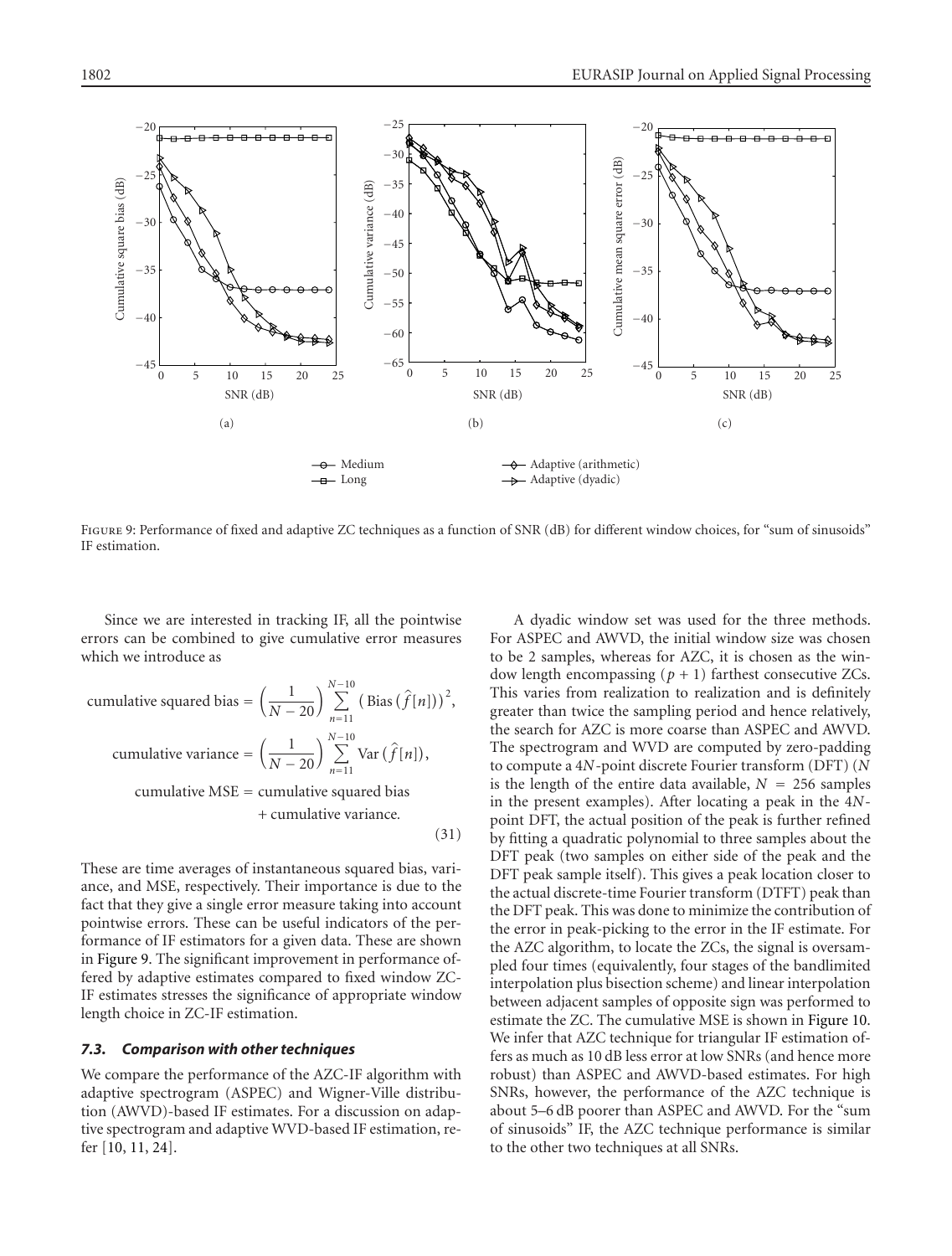

<span id="page-12-1"></span>FIGURE 10: Comparison of AZC, ASPEC, and AWVD techniques for IF estimation (coarse search). (a) Triangular IF. (b) "Sum of sinusoids" IF.

The experiment is repeated with the arithmetic window set. For ASPEC and AWVD, the window set consists of consecutive multiples of 2, whereas for AZC algorithm it consists of consecutive multiples of the initial window length (which is chosen as the window length encompassing  $(p+1)$  farthest ZCs). Therefore, relatively, the search is more coarse for AZC algorithm than ASPEC and AWVD algorithms. The results are shown in [Figure 11.](#page-13-0) Here, AZC consistently outperforms ASPEC and AWVD algorithms. This is because, the squared bias of the ZC-IF estimator varies as  $L^{2p}$  which is quite faster than the corresponding variation for spectrogram and WVD [\[10](#page-14-9), [11,](#page-14-10) [24](#page-15-3)]. This implies that a coarse search in the window space can severely affect the performance of AZC more than ASPEC and AWVD. Simulations (Figures [10](#page-12-1) and [11\)](#page-13-0) strongly support this argument and emphasize the need for appropriate discretization of the window search space for robust IF estimation using the AZC algorithm.

## <span id="page-12-0"></span>**8. CONCLUSION**

We have achieved robust estimation of arbitrary IF using real ZCs of the frequency modulated signal in an adaptive window framework. This approach combines in an interesting and useful manner nonlinear measurement (ZCs), nonuniform sampling, and adaptive window techniques, resulting in superior IF estimation. Comparative simulations show that the adaptive window ZC technique can provide as much as 5–10 dB performance advantage over adaptive spectrogram and Wigner-Ville distribution-based IF estimation techniques. Extension of the new technique for estimating

arbitrary instantaneous frequencies of multicomponent signals (similar to [\[28](#page-15-7)]) is being explored.

## **APPENDIX**

In this appendix, we give the detailed derivation for bias and variance of the ZC-IF estimator reported in [Section 4.](#page-3-0) With a change of variable from  $t_n$  to  $t - t_n$ , each of the quantities in [\(9\)](#page-3-1) can be evaluated as follows ( $0 \le \ell \le p$ ):

$$
\frac{\partial C}{\partial a_{\ell}}\Big|_{0} = -2 \sum_{n=i, t_{n} \in I_{0,L}} \left[ \phi(t - t_{n}) - \sum_{k=0}^{p} a_{k}(t - t_{n})^{k} \right] \times (t - t_{n})^{\ell} h(t_{n}) = 0,
$$
  

$$
\frac{\partial^{2} C}{\partial a_{\ell}^{2}} \Big|_{0} \Delta a_{\ell} = 2 \sum_{n=i, t_{n} \in I_{0,L}} \frac{(t - t_{n})^{2\ell} h(t_{n}) \Delta a_{\ell},
$$
  

$$
\frac{\partial C}{\partial a_{\ell}} \Big|_{0} \delta_{\Delta \phi} = -2 \sum_{n=i, t_{n} \in I_{0,L}} \Delta \phi(t, t_{n}) (t - t_{n})^{\ell} h(t_{n}),
$$
  

$$
\frac{\partial C}{\partial a_{\ell}} \Big|_{0} \delta_{\tilde{w}} = -2 \sum_{n=i, t_{n} \in I_{0,L}} \tilde{w}(t - t_{n}) (t - t_{n})^{\ell} h(t_{n}),
$$
(A.1)

where  $\Delta \phi(t, t_n) = \sum_{r=p+1}^{\infty} ((-t_n)^r/r!) \phi^r(t)$ , *r*! denoting the factorial of *r*. Retaining only the significant term in the infinite summation, we can write  $\Delta \phi(t, t_n)$  ≈  $((-t_n)^{p+1}/(p+1)!)\phi^{(p+1)}(t).$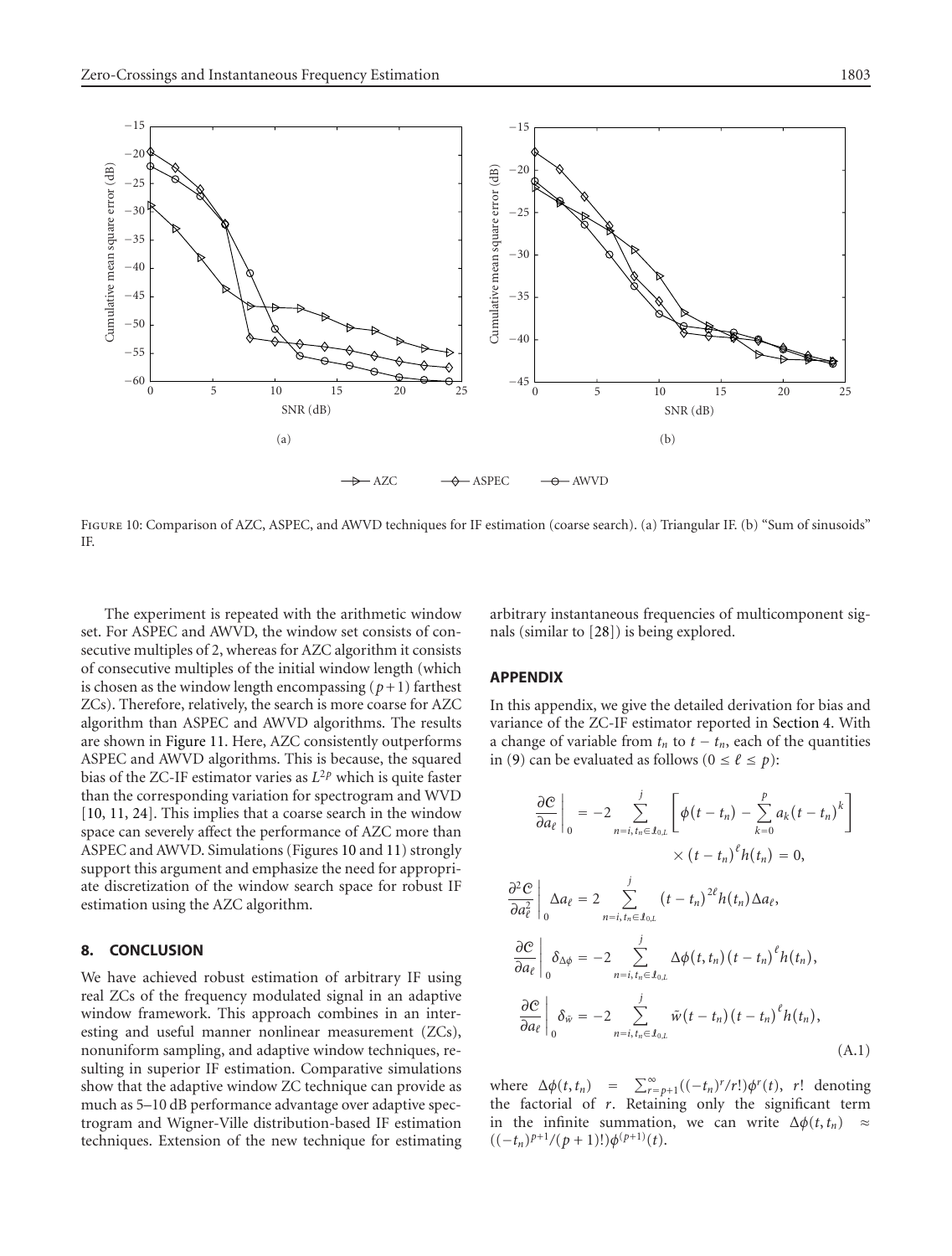

<span id="page-13-0"></span>Figure 11: Comparison of AZC, ASPEC, and AWVD techniques for IF estimation (fine search). (a) Triangular IF. (b) "Sum of sinusoids" IF.

Equating  $\partial C/\partial a_{\ell}$  to zero and solving for  $\Delta a_{\ell}$ ,  $0 \le \ell \le p$ , we get

$$
\Delta a_{\ell} = \frac{(-1)^{p+1} \phi^{(p+1)}(t)}{(p+1)!} \times \left[ \frac{\sum_{n=i, t_n \in \mathcal{I}_{0,L}}^j t_n^{p+1} (t - t_n)^{\ell} h(t_n)}{\sum_{n=i, t_n \in \mathcal{I}_{0,L}}^j (t - t_n)^{2\ell} h(t_n)} + \frac{\sum_{n=i, t_n \in \mathcal{I}_{0,L}}^j \tilde{w}(t - t_n) (t - t_n)^{\ell} h(t_n)}{\sum_{n=i, t_n \in \mathcal{I}_{0,L}}^j (t - t_n)^{2\ell} h(t_n)} \right].
$$
\n(A.2)

The bias of the estimate,  $a_{\ell}$  –  $\mathcal{E}\{\hat{a}_{\ell}\}\,$ , or equivalently,  $\mathcal{E}\{\Delta a_{\ell}\}\,$ ,  $0 \le \ell \le p$ , is given by

$$
\mathcal{E}\left\{\Delta a_{\ell}\right\} = \frac{(-1)^{p+1}\phi^{(p+1)}(t)}{(p+1)!} \Bigg[ \frac{\sum_{n=i,\,t_n \in \mathcal{I}_{0,L}}^j t_n^{p+1} (t - t_n)^{\ell} h(t_n)}{\sum_{n=i,\,t_n \in \mathcal{I}_{0,L}}^j (t - t_n)^{2\ell} h(t_n)} \Bigg].
$$
\n(A.3)

The covariance of the errors  $\Delta a_\ell$  and  $\Delta a_k$ , denoted by  $Cov(\Delta a_{\ell}, \Delta a_{k})$ , and defined as  $Cov(\Delta a_{\ell}, \Delta a_{k}) = \mathcal{E}\{(\Delta a_{\ell} - \Delta a_{k})\}$  $\mathcal{E}\{\Delta a_{\ell}\}\right)(\Delta a_k - \mathcal{E}\{\Delta a_k\})\}, 0 \leq \ell, k \leq p$  is given by

$$
Cov \left( \Delta a_{\ell}, \Delta a_{k} \right) = \frac{\mathcal{E} \left\{ \sum_{n=i, t_{n} \in I_{0,L}}^{j} \tilde{w}(t - t_{n}) (t - t_{n})^{\ell} h(t_{n}) \sum_{m=i, t_{m} \in I_{0,L}}^{j} \tilde{w}(t - t_{m}) (t - t_{m})^{k} h(t_{m}) \right\}}{\sum_{n=i, t_{n} \in I_{0,L}}^{j} (t - t_{n})^{2\ell} h(t_{n}) \sum_{m=i, t_{m} \in I_{0,L}}^{j} (t - t_{m})^{2k} h(t_{m})}
$$
\n
$$
= \frac{\sum_{n=i, t_{n} \in I_{0,L}}^{j} \sum_{m=i, t_{m} \in I_{0,L}}^{j} \mathcal{E} \left\{ \tilde{w}(t - t_{n}) \tilde{w}(t - t_{m}) \right\} (t - t_{n})^{\ell} (t - t_{m})^{k} h(t_{n}) h(t_{m})}{\sum_{n=i, t_{n} \in I_{0,L}}^{j} \sum_{m=i, t_{m} \in I_{0,L}}^{j} (t - t_{n})^{2\ell} (t - t_{m})^{2k} h(t_{n}) h(t_{m})}.
$$
\n(A.4)

Since the power spectral density of noise,  $w(t)$ , is known, it is easy to compute  $\mathcal{E}\{\tilde{w}(t - t_n)\tilde{w}(t - t_m)\}\$ , because  $r_{\tilde{w}\tilde{w}}(\tau) =$  $(\sigma_w^2/A^2)(\sin(B\pi\tau)/B\pi\tau)$ , and  $\mathcal{E}\{\tilde{w}(t - t_n)\tilde{w}(t - t_m)\}$  =  $r_{\bar{w}\bar{w}}(t_n - t_m)$ . However, this leads to very complicated expressions for the variance and covariance of the coefficient estimation errors. For the purposes of analysis and ease of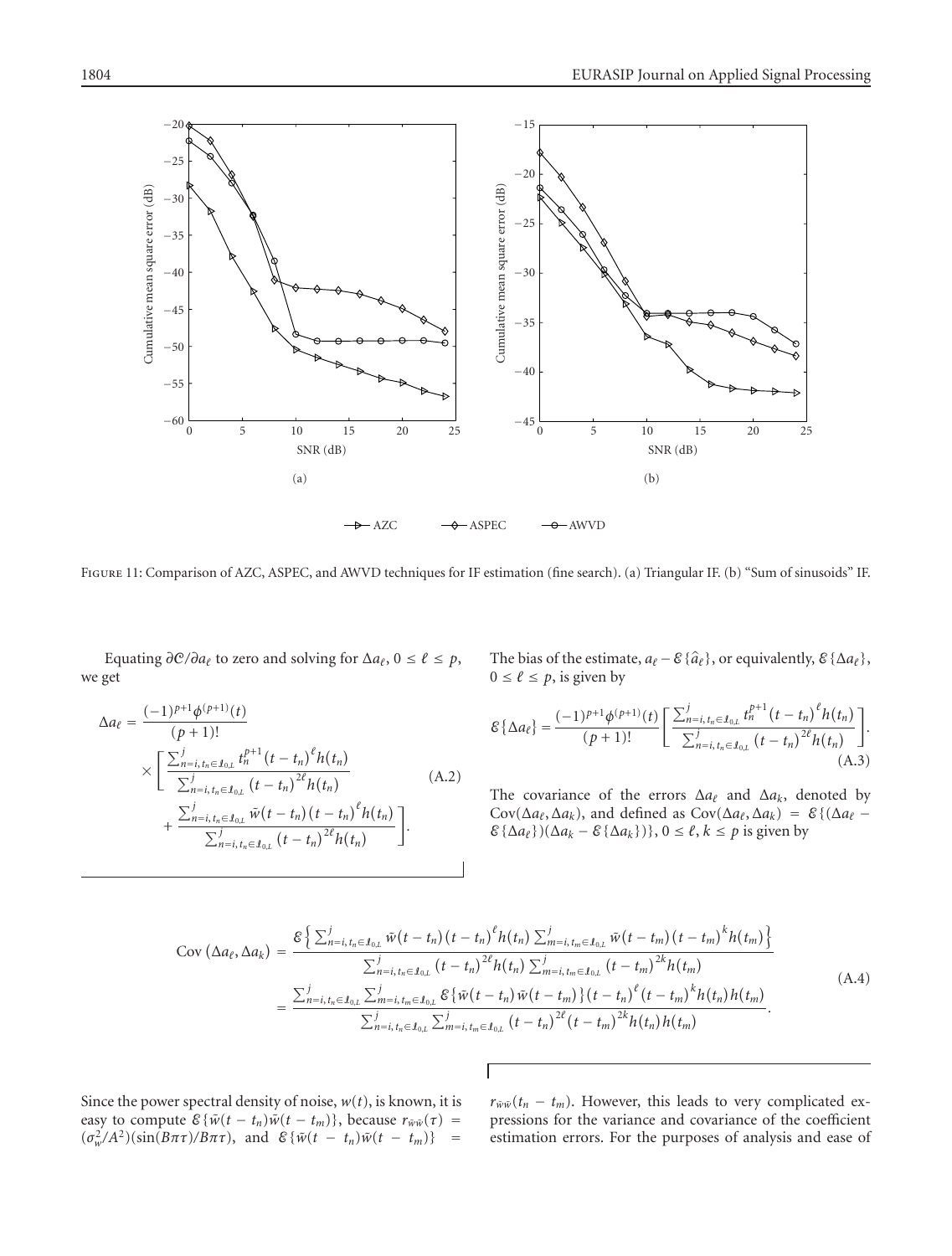computation, one can arrive at simplifed expressions by assuming that  $\mathcal{E}\{\tilde{w}(t - t_n)\tilde{w}(t - t_m)\}\approx (\sigma_w^2/\tilde{A}^2)\delta_{t_n,t_m}$ . This is equivalent to assuming that the autocorrelation function of noise,  $w(t)$ , is highly localized at zero lag and is negligible elsewhere (nearly white noise). Under this assumption, one can write the following approximate expressions (for  $0 \leq \ell$ ,  $k \leq p$ :

$$
\begin{split} &\text{Cov}\left(\Delta a_{\ell}, \Delta a_{k}\right) \\ &= \frac{\sigma_{w}^{2}}{A^{2}} \left\{ \frac{\sum_{n=i, t_{n} \in I_{0,L}}^{j} \left(t - t_{n}\right)^{\ell+k} h^{2}(t_{n})}{\sum_{n=i, t_{n} \in I_{0,L}}^{j} \left(t - t_{n}\right)^{2\ell} h(t_{n}) \sum_{m=i, t_{m} \in I_{0,L}}^{j} \left(t - t_{m}\right)^{2k} h(t_{m})} \right\}, \\ &\text{Var}\left(\Delta a_{\ell}\right) \\ &= \frac{\sigma_{w}^{2}}{A^{2}} \left\{ \frac{\sum_{n=i, t_{n} \in I_{0,L}}^{j} \left(t - t_{n}\right)^{2\ell} h^{2}(t_{n})}{\left[\sum_{n=i, t_{n} \in I_{0,L}}^{j} \left(t - t_{n}\right)^{2\ell} h(t_{n})\right]^{2}} \right\}. \end{split} \tag{A.5}
$$

Asymptotically, as data size within the window tends to infinity, we obtain

Bias 
$$
(\Delta a_{\ell}) \longrightarrow \frac{(-1)^{p+1} \phi^{(p+1)}(t)}{(p+1)!} \left[ \frac{\int_{-L/2}^{+L/2} s^{p+1} (t-s)^{\ell} ds}{\int_{-L/2}^{+L/2} (t-s)^{2\ell} ds} \right],
$$
  
\nCov  $(\Delta a_{\ell}, \Delta a_{k}) \longrightarrow \frac{\sigma_{w}^{2}}{A^{2}} \left[ \frac{\int_{-L/2}^{+L/2} (t-s)^{\ell+k} ds}{\int_{-L/2}^{+L/2} (t-s)^{2\ell} ds \int_{-L/2}^{+L/2} (t-s)^{2k} ds} \right],$   
\nVar  $(\Delta a_{\ell}) \longrightarrow \frac{\sigma_{w}^{2}}{A^{2}} \left[ \frac{1}{\int_{-L/2}^{+L/2} (t-s)^{2\ell} ds} \right].$  (A.6)

The IF at time *t* is estimated as

$$
\hat{f}(t) = \frac{1}{2\pi} \sum_{\ell=1}^{p} \ell \hat{a}_{\ell} t^{\ell-1}.
$$
 (A.7)

The expressions for bias and variance of the IF can be obtained as

Bias 
$$
(\hat{f}(t)) = \frac{1}{2\pi} \sum_{\ell=1}^{p} \text{Bias } (\Delta a_{\ell}) \ell t^{\ell-1},
$$
  
Far  $(\hat{f}(t)) = \frac{1}{4\pi^2} \sum_{\ell=1}^{p} \sum_{\ell=1}^{p} \ell t^{\ell+m-2} \text{Cov } (\Delta a_{\ell}, \Delta a_{m}).$  (A.8)

$$
\text{Var}\left(\hat{f}(t)\right) = \frac{1}{4\pi^2} \sum_{\ell=1}^{\infty} \sum_{m=1}^{\infty} \ell m t^{\ell+m-2} \text{Cov}\left(\Delta a_{\ell}, \Delta a_{m}\right).
$$

## **ACKNOWLEDGMENTS**

We thank the Speech and Audio Group at Department of Electrical Communication Engineering, Indian Institute of Science, for fruitful discussions in the course of this work. Special thanks to Kiran, Krishna, and Srini for help and support during this work. Thanks are due to the reviewers for constructive criticism which greatly helped improve the quality of the manuscript.

#### <span id="page-14-0"></span>**REFERENCES**

- [1] L. Cohen, *Time-Frequency Analysis*, Prentice-Hall, Englewood Cliffs, NJ, USA, 1995.
- <span id="page-14-1"></span>[2] T. W. Parsons, *Voice and Speech Processing*, McGraw Hill, New York, NY, USA, 1986.
- <span id="page-14-2"></span>[3] L. R. Rabiner and R. W. Schafer, *Digital Processing of Speech Signals*, Prentice-Hall, Englewood Cliffs, NJ, USA, 1978.
- <span id="page-14-3"></span>[4] J. G. Proakis, *Digital Communication*, McGraw Hill, New York, NY, USA, 2000.
- <span id="page-14-4"></span>[5] B. Picinbono, "Some remarks on instantaneous amplitude and frequency of signals," in *Proc. IEEE-SP International Symposium on Time-Frequency and Time-Scale Analysis*, pp. 293– 300, Pittsburgh, Pa, USA, October 1998.
- <span id="page-14-5"></span>[6] T. F. Quatieri, T. E. Hanna, and G. C. O'Leary, "AM-FM separation using auditory-motivated filters," *IEEE Trans. Speech, and Audio Processing*, vol. 5, no. 5, pp. 465–480, 1997.
- <span id="page-14-6"></span>[7] P. Maragos, J. F. Kaiser, and T. F. Quatieri, "Energy separation in signal modulations with application to speech analysis," *IEEE Trans. Signal Processing*, vol. 41, no. 10, pp. 3024– 3051, 1993.
- <span id="page-14-7"></span>[8] B. Boashash, "Estimating and interpreting the instantaneous frequency of a signal. Part 2: Algorithms and applications," *Proceedings of the IEEE*, vol. 80, no. 4, pp. 540–568, 1992.
- <span id="page-14-8"></span>[9] S. Chandra Sekhar and T. V. Sreenivas, "Auditory motivated level-crossing approach to instantaneous frequency estimation," to appear in *IEEE Trans. Signal Processing*.
- <span id="page-14-9"></span>[10] L. Stankovic and V. Katkovnik, "Algorithm for the instantaneous frequency estimation using time-frequency distributions with adaptive window width," *IEEE Signal Processing Letters*, vol. 5, no. 9, pp. 224–227, 1998.
- <span id="page-14-10"></span>[11] V. Katkovnik and L. Stankovic, "Instantaneous frequency estimation using the Wigner distribution with varying and datadriven window length," *IEEE Trans. Signal Processing*, vol. 46, no. 9, pp. 2315–2325, 1998.
- <span id="page-14-11"></span>[12] L. Stankovic and V. Katkovnik, "Instantaneous frequency estimation using higher order L-Wigner distributions with datadriven order and window length," *IEEE Transactions on Information Theory*, vol. 46, no. 1, pp. 302–311, 2000.
- <span id="page-14-12"></span>[13] H. B. Voelcker, "Toward a unified theory of modulation, Part I, phase envelope relationships," *Proceedings of the IEEE*, vol. 63, no. 3, pp. 340–353, 1966.
- <span id="page-14-13"></span>[14] R. Kumaresan and A. Rao, "Model-based approach to envelope and positive instantaneous frequency estimation of signals with speech applications," *J. Acoust. Soc. Amer.*, vol. 105, no. 3, pp. 1912–1924, 1999.
- <span id="page-14-14"></span>[15] M. A. Poletti, "The homomorphic analytic signal," *IEEE Trans. Signal Processing*, vol. 45, no. 8, pp. 1943–1953, 1997.
- <span id="page-14-15"></span>[16] B. Kedem, *Time Series Analysis by Higher Order Crossings*, IEEE Press, Piscataway, NJ, USA, 1994.
- <span id="page-14-16"></span>[17] O. Ghitza, "Auditory nerve representations as a front-end for speech recognition in a noisy environment," *Computer Speech and Language*, vol. 1, no. 2, pp. 109–131, 1986.
- <span id="page-14-17"></span>[18] T. V. Sreenivas and R. J. Niederjohn, "Zero-crossing based spectral analysis and SVD spectral analysis for formant frequency estimation in noise," *IEEE Trans. Signal Processing*, vol. 40, no. 2, pp. 282–293, 1992.
- <span id="page-14-18"></span>[19] S. Chandra Sekhar and T. V. Sreenivas, "Polynomial instantaneous frequency estimation using level-crossing information," in *Proc. IEEE-EURASIP Workshop on Nonlinear Signal and Image Processing*, Grado, Italy, June 2003.
- <span id="page-14-19"></span>[20] A. Oppenheim, R. W. Schafer, and J. R. Buck, *Discrete-Time Signal Processing*, Prentice-Hall, Englewood Cliffs, NJ, USA, 3rd edition, 2000.